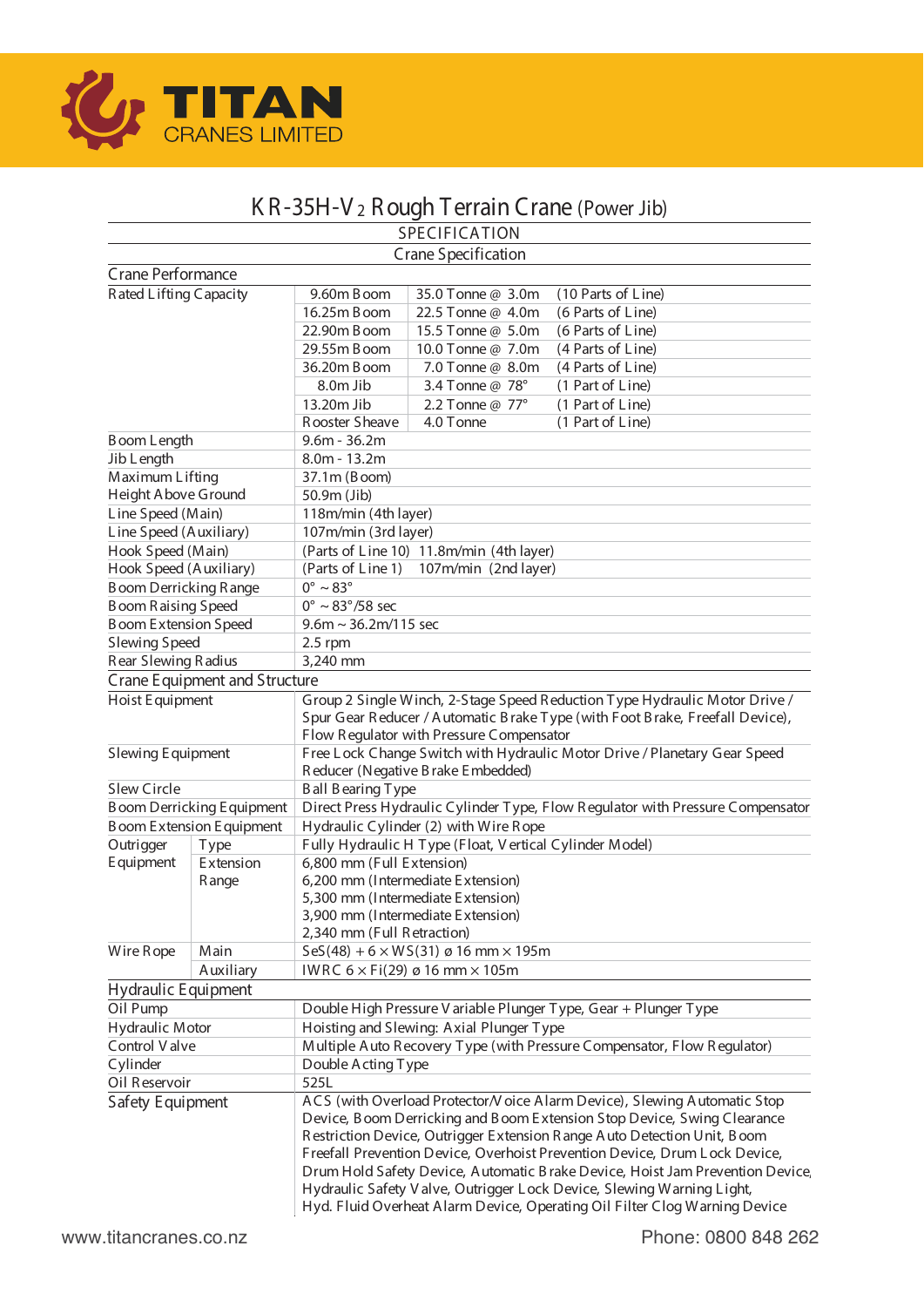

# Kato SS-350SP-V KR-35H-V2 Rough Terrain Crane (Power Jib)

#### SPECIFICATION Crane Specification



(measurement: mm)

| Hydraulic Dehumidifying Air Conditioner     |
|---------------------------------------------|
| <b>AM/FM Radio Cassette Deck with Clock</b> |
| Drum Revolution Indication Device           |
| Intermittent Roof Wiper (with Washer)       |
|                                             |
| Winch Check Camera                          |
| ACS Outside Display Area Display Equipment  |
| Loud Speaker                                |
| Door Visor                                  |
|                                             |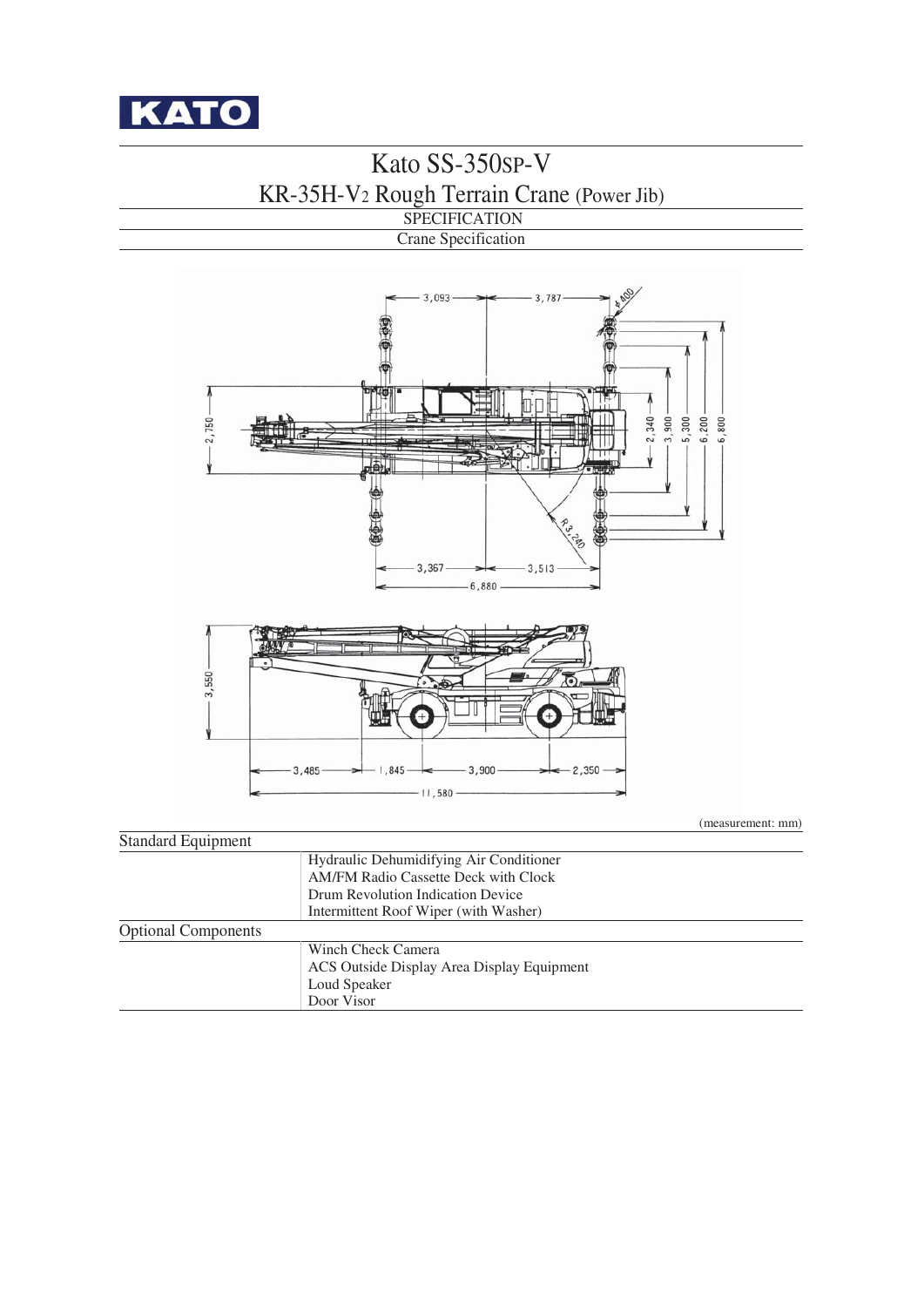

## Kato SS-350SP-V KR-35H-V2 Rough Terrain Crane (Power Jib)

#### SPECIFICATION

|                                         |       | Carrier Specification                                                                                                   |  |  |  |  |  |
|-----------------------------------------|-------|-------------------------------------------------------------------------------------------------------------------------|--|--|--|--|--|
| Driving Performance                     |       |                                                                                                                         |  |  |  |  |  |
| Maximum Travelling Speed                |       | 49 km/hr                                                                                                                |  |  |  |  |  |
| <b>Uphill Ability</b>                   |       | $0.60$ (tan $\theta$ )                                                                                                  |  |  |  |  |  |
| Minimum Turning Radius                  |       | 8.4m (2 Wheel Steering)                                                                                                 |  |  |  |  |  |
|                                         |       | 5.3m (4 Wheel Steering)                                                                                                 |  |  |  |  |  |
| Weight and Dimensions                   |       |                                                                                                                         |  |  |  |  |  |
| Overall Length                          |       | 11,580 mm approx.                                                                                                       |  |  |  |  |  |
| Overall Width                           |       | 2,750 mm approx.                                                                                                        |  |  |  |  |  |
| Overall Height                          |       | 3,550 mm approx.                                                                                                        |  |  |  |  |  |
| <b>Distance Between Axles</b>           |       | 3,900 mm approx.                                                                                                        |  |  |  |  |  |
| Treads                                  | Front | 2,230 mm                                                                                                                |  |  |  |  |  |
|                                         | Rear  | 2,230 mm                                                                                                                |  |  |  |  |  |
| <b>Seats</b>                            |       | 1                                                                                                                       |  |  |  |  |  |
| Gross Vehicle Weight                    |       |                                                                                                                         |  |  |  |  |  |
| Overall Weight                          |       | 32,595 kg approx.                                                                                                       |  |  |  |  |  |
| Front Axle Weight                       |       | 16,260 kg approx.                                                                                                       |  |  |  |  |  |
| Rear Axle Weight                        |       | 16,335 kg approx.                                                                                                       |  |  |  |  |  |
|                                         |       |                                                                                                                         |  |  |  |  |  |
| Engine                                  |       |                                                                                                                         |  |  |  |  |  |
| Engine Model                            |       | Mitsubishi 6D24-TE I (with Turbo)                                                                                       |  |  |  |  |  |
| Engine Type                             |       | 6 Cylinder, Water Cooled 4 Cycle, Direct Injection Type Diesel Engine                                                   |  |  |  |  |  |
| <b>Total Emission</b>                   |       | 11.945L                                                                                                                 |  |  |  |  |  |
| Maximum Power                           |       | 290ps/2,200 rpm                                                                                                         |  |  |  |  |  |
| Maximum Torque                          |       | 100kg-m/1,400 rpm                                                                                                       |  |  |  |  |  |
| <b>Carrier Components and Structure</b> |       |                                                                                                                         |  |  |  |  |  |
| Drive System                            |       | Full-Time 4 Wheel Drive (4×4)                                                                                           |  |  |  |  |  |
| Torque Converter                        |       | 3 Components, 1 Stage (with Automatic Lock Up Clutch)                                                                   |  |  |  |  |  |
| Transmission Type                       |       | Automatic and Manual Gear Transmission Type (with transfer differential)                                                |  |  |  |  |  |
| Number of Gears                         |       | 6 Forward Gears, 2 Reverse Gears                                                                                        |  |  |  |  |  |
| Axle Type                               |       | Front and Rear: Full Floating Type                                                                                      |  |  |  |  |  |
| Fuel Tank Capacity                      |       | 300L                                                                                                                    |  |  |  |  |  |
| Main Brake                              |       | Dual System Combined Hydraulic Pneumatic Type, 4 Wheel Disc Brakes<br>(Double Calliper)                                 |  |  |  |  |  |
| Park Brake                              |       | Mechanical Type, Transmission Braking Internal Expansion Type                                                           |  |  |  |  |  |
| <b>Auxiliary Brake</b>                  |       | Exhaust Brake (torque lock-up simultaneous control system through the electric                                          |  |  |  |  |  |
|                                         |       | controls), Auxiliary Braking Device for Operation                                                                       |  |  |  |  |  |
| Suspension                              | Front | Hydro-Pneumatic Suspension (with Hydraulic Lock Cylinder Type)                                                          |  |  |  |  |  |
| Components                              | Rear  | Hydro-Pneumatic Suspension (with Hydraulic Lock Cylinder Type)                                                          |  |  |  |  |  |
| Steering Type                           |       | Complete Hydraulic Type Power Steering with Opposite Steering Correction<br>Device                                      |  |  |  |  |  |
| <b>Steering Mode</b>                    |       | Front 2 Wheels, Crab Counter, Independent Front/Rear Wheels (5 Modes),<br>(with Rear Steering Automatic Lock Mechanism) |  |  |  |  |  |
| Tyre Size                               | Front | 445/95 R25 177E ROAD                                                                                                    |  |  |  |  |  |
|                                         | Rear  | 445/95 R25 177E ROAD                                                                                                    |  |  |  |  |  |
| <b>Safety Components</b>                |       |                                                                                                                         |  |  |  |  |  |
|                                         |       | Emergency Steering Device, Rear Wheel Steering Lock Device, Miss-shift                                                  |  |  |  |  |  |
|                                         |       | Prevention Device, Brake Fluid Leakage Alarm Device, Suspension Lock                                                    |  |  |  |  |  |
|                                         |       | Device, Auxiliary Braking Device for Operation, Overrun Alarm Device,                                                   |  |  |  |  |  |
|                                         |       | Electrically Housable Side Mirrors, Mirror Right Side of the Boom (with                                                 |  |  |  |  |  |
|                                         |       | Heater), Radiator Fluid Level Alarm Device, Operating Oil Filter Clog Warning                                           |  |  |  |  |  |
|                                         |       | Device                                                                                                                  |  |  |  |  |  |
| <b>Optional Devices</b>                 |       |                                                                                                                         |  |  |  |  |  |
|                                         |       | Rear Check Camera, Boom Left Hand Side Check Mirrors                                                                    |  |  |  |  |  |
|                                         |       |                                                                                                                         |  |  |  |  |  |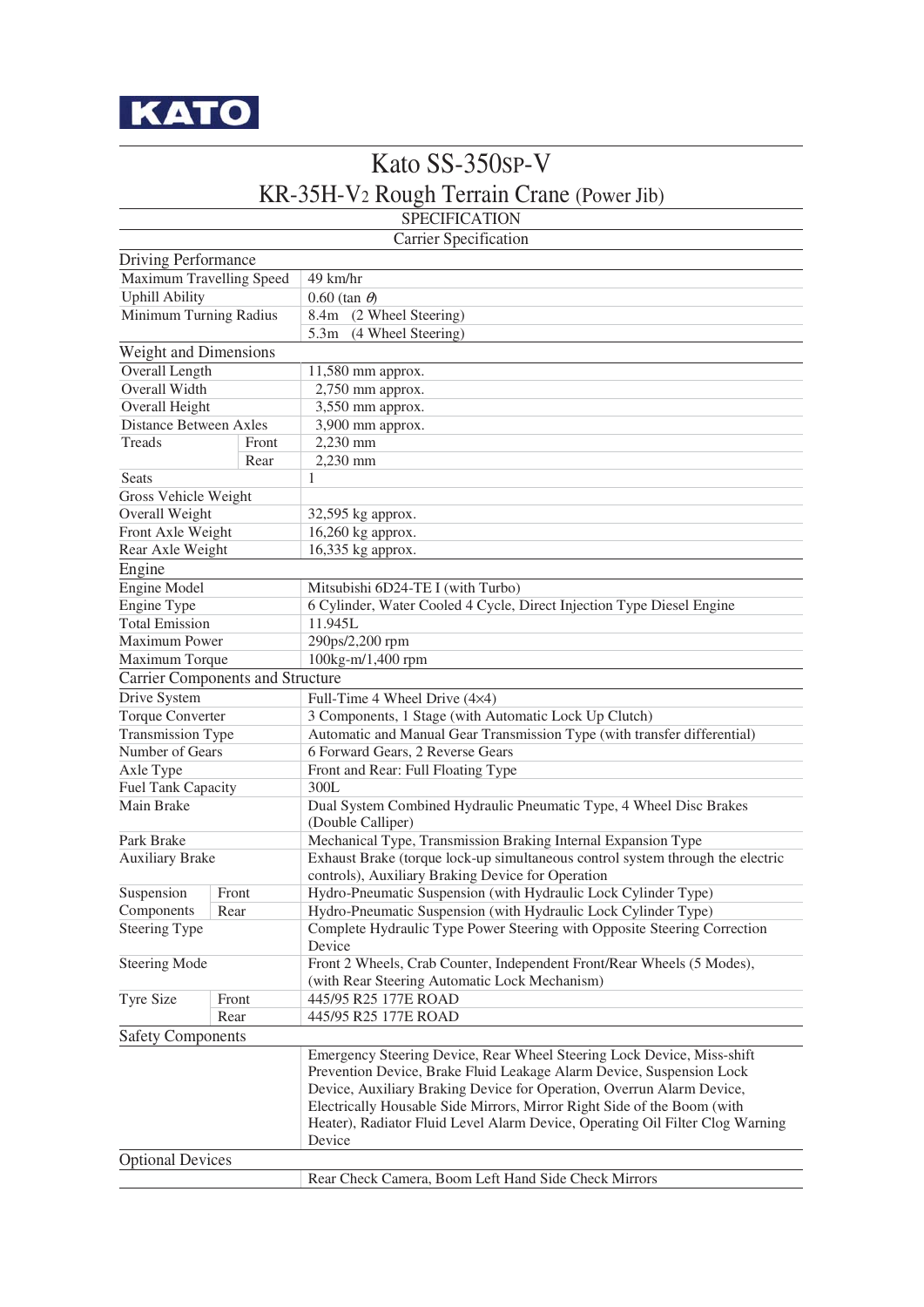|                      | $9.6m \sim 36.2m$ Boom           |                |                   |                     |                                           |                          |                          |                   |                    |                |
|----------------------|----------------------------------|----------------|-------------------|---------------------|-------------------------------------------|--------------------------|--------------------------|-------------------|--------------------|----------------|
| Working              | Outriggers Fully Extended (6.8m) |                |                   |                     | Outriggers Intermediately Extended (6.2m) |                          |                          |                   |                    |                |
| Radius               |                                  |                | - 360° Full Range |                     |                                           | - Over Side              |                          |                   |                    |                |
| (m)                  | 9.6m                             | 16.25m         | 22.9m             | 29.55m              | 36.2m                                     | 9.6 <sub>m</sub>         | 16.25m                   | 22.9m             | 29.55m             | 36.2m          |
|                      | Boom                             | Boom           | Boom              | Boom                | Boom                                      | Boom                     | Boom                     | Boom              | <b>Boom</b>        | Boom           |
| 3.0                  | 35.00                            | 22.50          | 15.50             | 10.00               |                                           | 35.00                    | 22.50                    | 15.50             | 10.00              |                |
| 3.5                  | 30.60                            | 22.50          | 15.50             | 10.00               | 7.00                                      | 30.60                    | 22.50                    | 15.50             | 10.00              | 7.00           |
| $\overline{4.0}$     | 27.50                            | 22.50          | 15.50             | 10.00               | 7.00                                      | 27.50                    | 22.50                    | 15.50             | 10.00              | 7.00           |
| $\overline{4.5}$     | 24.70                            | 20.70          | 15.50             | 10.00               | $\overline{7.00}$                         | 24.70                    | 20.70                    | 15.50             | 10.00              | 7.00           |
| 5.0                  | 22.50                            | 19.30          | 15.50             | 10.00               | $\overline{7.00}$                         | 22.50                    | $\overline{19.30}$       | 15.50             | 10.00              | 7.00           |
| $\overline{5.5}$     | 20.60                            | 17.90          | 14.40             | 10.00               | 7.00                                      | 20.60                    | 17.90                    | 14.40             | 10.00              | 7.00           |
| 6.0                  | 19.10                            | 16.80          | 13.45             | 10.00               | 7.00                                      | 19.10                    | 16.80                    | 13.45             | 10.00              | 7.00           |
| 6.5                  | 16.70                            | 15.80          | 12.55             | 10.00               | 7.00                                      | 16.70                    | 15.80                    | 12.55             | 10.00              | 7.00           |
| 7.0                  | 13.00                            | 14.90          | 11.85             | 10.00               | 7.00                                      | 13.00                    | 14.90                    | 11.85             | 10.00              | 7.00           |
| 8.0                  |                                  | 13.10          | 10.60             | 9.00                | 7.00                                      |                          | 12.40                    | 10.60             | 9.00               | 7.00           |
| $\overline{9.0}$     |                                  | 11.20          | 9.60              | 8.05                | $6.\overline{40}$                         |                          | 9.70                     | 9.60              | 8.05               | 6.40           |
| 10.0                 |                                  | 9.45           | 8.60              | 7.25                | 5.80                                      |                          | 7.90                     | 8.60              | 7.25               | 5.80           |
| 11.0                 |                                  | 7.80           | 7.80              | 6.60                | 5.30                                      |                          | 6.40                     | $\overline{7.30}$ | 6.60               | 5.30           |
| 12.0                 |                                  | 6.50           | 7.05              | 6.05                | 4.90                                      |                          | 5.30                     | 6.15              | 6.05               | 4.90           |
| 13.0                 |                                  | 5.50           | 6.30              | 5.55                | 4.50                                      |                          | 4.40                     | 5.20              | 5.55               | 4.50           |
| 14.0                 |                                  |                | 5.45              | 5.10                | 4.15                                      |                          |                          | 4.50              | 4.80               | 4.15           |
| 15.0                 |                                  |                | 4.70              | 4.70                | 3.85                                      |                          |                          | 3.90              | 4.30               | 3.85           |
| 16.0                 |                                  |                | 4.10              | 4.35                | 3.60                                      |                          |                          | 3.35              | 3.80               | 3.60           |
| 17.0                 |                                  |                | 3.60              | 4.05                | 3.35                                      |                          |                          | 2.90              | 3.35               | 3.35           |
| 18.0                 |                                  |                | 3.10              | 3.60                | 3.15                                      |                          |                          | 2.45              | 2.95               | 3.10           |
| 19.0                 |                                  |                | 2.70              | 3.15                | 2.95                                      |                          |                          | 2.10              | 2.55               | 2.75           |
| 20.0                 |                                  |                | 2.30              | 2.80                | 2.75                                      |                          |                          | 1.75              | 2.25               | 2.45           |
| 22.0                 |                                  |                |                   | 2.15                | 2.40                                      |                          |                          |                   | 1.65               | 1.95           |
| 24.0                 |                                  |                |                   | 1.60                | 1.85                                      |                          |                          |                   | 1.20               | 1.45           |
| 26.0                 |                                  |                |                   | 1.20                | 1.45                                      |                          |                          |                   | 0.80               | 1.05           |
| 28.0                 |                                  |                |                   |                     | 1.05                                      |                          |                          |                   |                    | 0.70           |
| 30.0                 |                                  |                |                   |                     | 0.75                                      |                          |                          |                   |                    | 0.45           |
| 32.0                 |                                  |                |                   |                     | 0.50                                      |                          |                          |                   |                    |                |
| 33.0                 |                                  |                |                   |                     | 0.40                                      |                          |                          |                   |                    |                |
| Critical             | $\overline{a}$                   | $\overline{a}$ | ÷                 | $\bar{\phantom{a}}$ | $\frac{1}{2}$                             | $\overline{\phantom{a}}$ | $\overline{\phantom{a}}$ | ÷.                | $\overline{a}$     | $20^{\circ}$   |
| Boom Angle           |                                  |                |                   |                     |                                           |                          |                          |                   |                    |                |
| <b>Standard Hook</b> | 35t                              |                |                   | $\overline{22.5}t$  |                                           | 35t                      |                          |                   | $\overline{22.5}t$ |                |
| Hook Weight          | 290 kg                           |                |                   | 220 kg              |                                           | 290 kg                   |                          |                   | 220 kg             |                |
| Parts of Line        | 10                               | 6              | 6                 | $\overline{4}$      | $\overline{4}$                            | 10                       | 6                        | 6                 | $\overline{4}$     | $\overline{4}$ |

### Rated Lifting Capacity Table (1)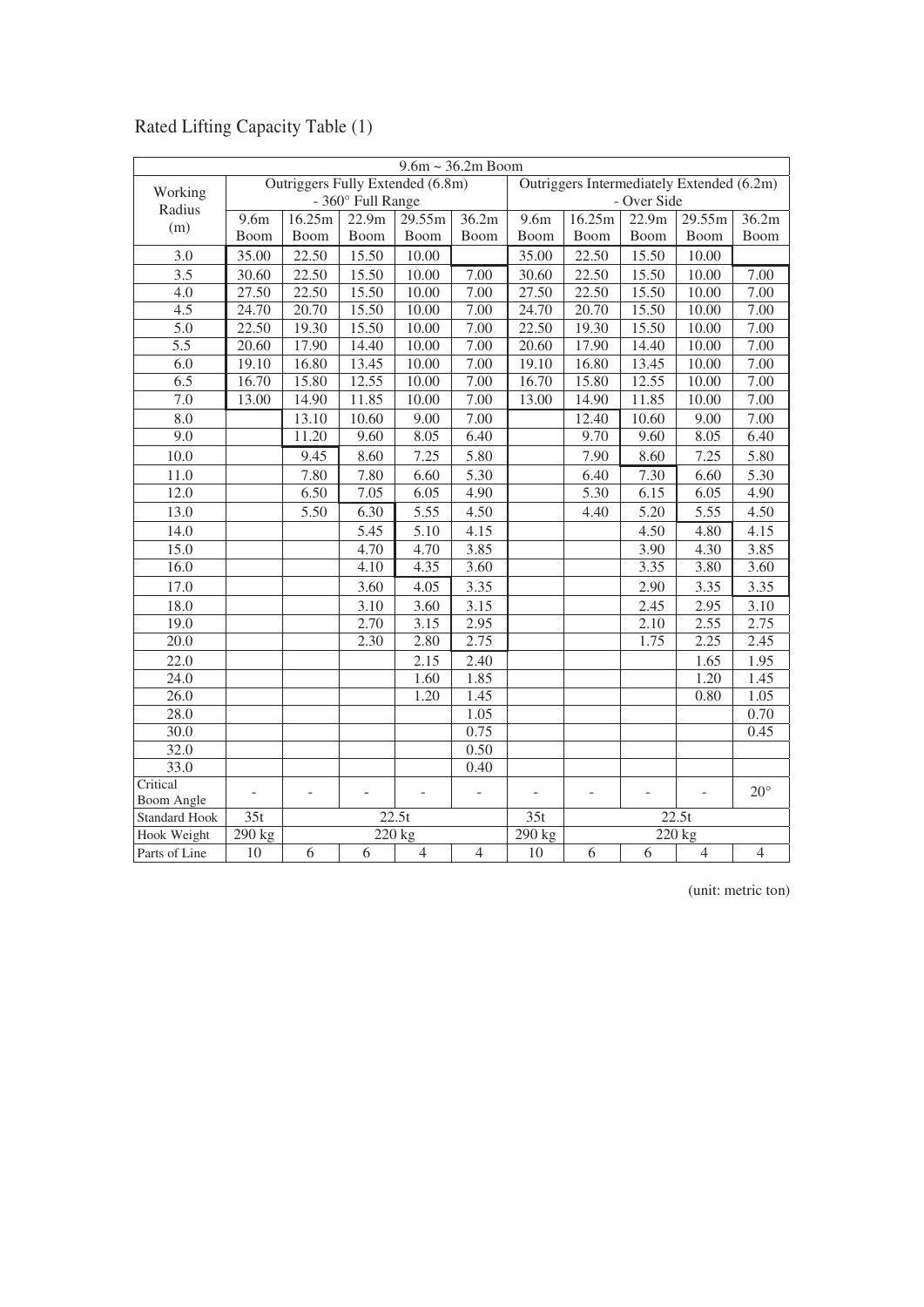|                                    | $9.6m \sim 36.2m$ Boom   |                          |                          |                                           |                   |                                           |                          |              |                |                |
|------------------------------------|--------------------------|--------------------------|--------------------------|-------------------------------------------|-------------------|-------------------------------------------|--------------------------|--------------|----------------|----------------|
|                                    |                          |                          |                          | Outriggers Intermediately Extended (5.3m) |                   | Outriggers Intermediately Extended (3.9m) |                          |              |                |                |
| Working<br>Radius                  |                          |                          | - Over Side              |                                           |                   | - Over Side                               |                          |              |                |                |
| (m)                                | 9.6m                     | 16.25m                   | 22.9m                    | 29.55m                                    | 36.2m             | 9.6m                                      | 16.25m                   | 22.9m        | 29.55m         | 36.2m          |
|                                    | Boom                     | Boom                     | Boom                     | Boom                                      | Boom              | Boom                                      | Boom                     | Boom         | Boom           | Boom           |
| 3.0                                | 35.00                    | 22.50                    | 15.50                    | 10.00                                     |                   | 35.00                                     | 22.50                    | 15.50        | 10.00          |                |
| 3.5                                | 30.60                    | 22.50                    | 15.50                    | 10.00                                     | 7.00              | 30.00                                     | 22.50                    | 15.50        | 10.00          | 7.00           |
| 4.0                                | 27.50                    | 22.50                    | 15.50                    | 10.00                                     | 7.00              | 22.20                                     | 20.60                    | 15.50        | 10.00          | 7.00           |
| $\overline{4.5}$                   | 24.70                    | 20.70                    | 15.50                    | 10.00                                     | 7.00              | 17.40                                     | 16.60                    | 15.50        | 10.00          | 7.00           |
| 5.0                                | 22.50                    | 19.30                    | 15.50                    | 10.00                                     | 7.00              | 14.15                                     | 13.40                    | 13.90        | 10.00          | 7.00           |
| $\overline{5.5}$                   | 20.60                    | 17.90                    | 14.40                    | 10.00                                     | 7.00              | 11.80                                     | 11.10                    | 12.00        | 10.00          | 7.00           |
| 6.0                                | 17.50                    | 16.65                    | 13.45                    | 10.00                                     | 7.00              | 10.00                                     | 9.35                     | 10.30        | 10.00          | 7.00           |
| 6.5                                | 14.90                    | 14.05                    | 12.55                    | 10.00                                     | 7.00              | 8.60                                      | 8.00                     | 8.90         | 9.00           | 7.00           |
| $\overline{7.0}$                   | 12.85                    | 12.10                    | 11.85                    | 10.00                                     | 7.00              | 7.50                                      | 6.90                     | 7.75         | 8.10           | 7.00           |
| 8.0                                |                          | 9.25                     | 10.00                    | 9.00                                      | 7.00              |                                           | 5.25                     | 6.00         | 6.50           | 6.65           |
| 9.0                                |                          | 7.25                     | 8.10                     | 8.05                                      | 6.40              |                                           | 4.05                     | 4.80         | 5.25           | 5.50           |
| 10.0                               |                          | 5.85                     | 6.65                     | 6.95                                      | 5.80              |                                           | 3.15                     | 3.85         | 4.30           | 4.55           |
| 11.0                               |                          | 4.75                     | $\overline{5.50}$        | 6.00                                      | $\overline{5.30}$ |                                           | $\overline{2.45}$        | 3.15         | 3.55           | 3.80           |
| 12.0                               |                          | 3.90                     | 4.65                     | 5.10                                      | 4.90              |                                           | 1.75                     | 2.55         | 2.95           | 3.20           |
| 13.0                               |                          | 3.20                     | 3.90                     | 4.35                                      | 4.50              |                                           | 1.20                     | 2.10         | 2.50           | 2.70           |
| 14.0                               |                          |                          | 3.35                     | 3.75                                      | 3.90              |                                           |                          | 1.60         | 2.10           | 2.30           |
| 15.0                               |                          |                          | 2.85                     | 3.25                                      | 3.45              |                                           |                          | 1.20         | 1.70           | 1.95           |
| 16.0                               |                          |                          | 2.40                     | 2.80                                      | 3.05              |                                           |                          | 0.85         | 1.35           | 1.60           |
| 17.0                               |                          |                          | 1.95                     | 2.45                                      | 2.65              |                                           |                          | 0.55         | 1.00           | 1.30           |
| 18.0                               |                          |                          | 1.60                     | 2.10                                      | 2.35              |                                           |                          |              | 0.75           | 1.00           |
| 19.0                               |                          |                          | 1.25                     | 1.75                                      | 2.00              |                                           |                          |              | 0.50           | 0.75           |
| $\overline{20.0}$                  |                          |                          | 1.00                     | 1.45                                      | 1.70              |                                           |                          |              |                |                |
| 22.0                               |                          |                          |                          | 0.95                                      | 1.20              |                                           |                          |              |                |                |
| $\overline{24.0}$                  |                          |                          |                          | 0.55                                      | 0.80              |                                           |                          |              |                |                |
| 26.0                               |                          |                          |                          |                                           | 0.50              |                                           |                          |              |                |                |
| 28.0                               |                          |                          |                          |                                           |                   |                                           |                          |              |                |                |
| 30.0                               |                          |                          |                          |                                           |                   |                                           |                          |              |                |                |
| 32.0                               |                          |                          |                          |                                           |                   |                                           |                          |              |                |                |
| 33.0                               |                          |                          |                          |                                           |                   |                                           |                          |              |                |                |
| Critical                           | $\overline{\phantom{0}}$ | $\overline{\phantom{a}}$ | $\overline{\phantom{m}}$ | $20^{\circ}$                              | $35^{\circ}$      | $\overline{\phantom{a}}$                  | $\overline{\phantom{a}}$ | $25^{\circ}$ | $43^\circ$     | $53^\circ$     |
| Boom Angle<br><b>Standard Hook</b> | 35t                      |                          |                          | 22.5t                                     |                   | 35t                                       |                          |              | 22.5t          |                |
| Hook Weight                        | 290 kg                   |                          |                          | $\overline{220}$ kg                       |                   | 290 kg                                    |                          |              | 220 kg         |                |
| Parts of Line                      | 10                       | 6                        | 6                        | $\overline{4}$                            | $\overline{4}$    | 10                                        | 6                        | 6            | $\overline{4}$ | $\overline{4}$ |

### Rated Lifting Capacity Table (1)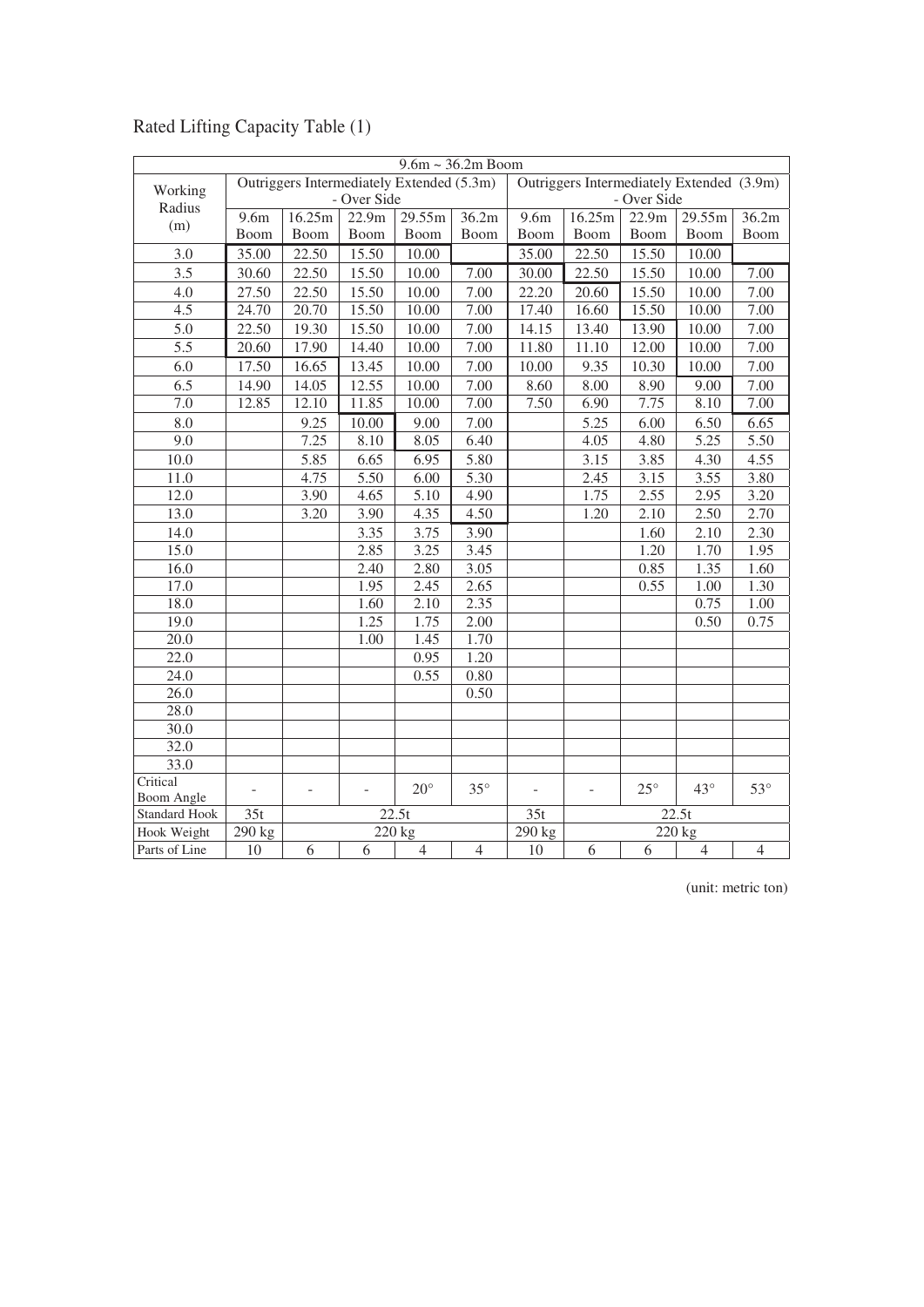|                      | $9.6m \sim 36.2m$ Boom |                   |                                             |                    |                   |  |  |  |  |
|----------------------|------------------------|-------------------|---------------------------------------------|--------------------|-------------------|--|--|--|--|
|                      |                        |                   | Outriggers Completely Retracted (2.34m)     |                    |                   |  |  |  |  |
| Working<br>Radius    |                        |                   | (Blocked on Vertical Cylinders) - Over Side |                    |                   |  |  |  |  |
| (m)                  | $\overline{9.6m}$      | 16.25m            | 22.9m                                       | 29.55m             | 36.2m             |  |  |  |  |
|                      | Boom                   | Boom              | Boom                                        | Boom               | Boom              |  |  |  |  |
| 3.0                  | 16.40                  | 14.80             | 13.90                                       | 10.00              |                   |  |  |  |  |
| 3.5                  | 12.35                  | 11.60             | 11.40                                       | 9.20               | 7.00              |  |  |  |  |
| 4.0                  | 9.75                   | 9.05              | 9.50                                        | 7.90               | 7.00              |  |  |  |  |
| 4.5                  | 7.90                   | 7.25              | 8.00                                        | 6.85               | 6.20              |  |  |  |  |
| $\overline{5.0}$     | 6.50                   | $\overline{5.90}$ | 6.75                                        | 6.00               | $\overline{5.50}$ |  |  |  |  |
| $\overline{5.5}$     | 5.45                   | 4.90              | $\overline{5.70}$                           | $\overline{5.25}$  | $\overline{5.00}$ |  |  |  |  |
| 6.0                  | 4.60                   | 4.05              | 4.80                                        | 4.65               | 4.40              |  |  |  |  |
| 6.5                  | 3.95                   | 3.40              | 4.15                                        | 4.10               | 3.95              |  |  |  |  |
| 7.0                  | 3.40                   | 2.85              | 3.55                                        | 3.60               | 3.50              |  |  |  |  |
| 8.0                  |                        | 2.00              | 2.65                                        | 2.85               | 2.80              |  |  |  |  |
| 9.0                  |                        | 1.20              | 2.00                                        | 2.25               | 2.25              |  |  |  |  |
| 10.0                 |                        | 0.55              | 1.40                                        | 1.75               | 1.80              |  |  |  |  |
| 11.0                 |                        |                   | 0.90                                        | 1.30               | 1.40              |  |  |  |  |
| 12.0                 |                        |                   |                                             | 0.95               | 1.05              |  |  |  |  |
| 13.0                 |                        |                   |                                             |                    |                   |  |  |  |  |
| 14.0                 |                        |                   |                                             |                    |                   |  |  |  |  |
| 15.0                 |                        |                   |                                             |                    |                   |  |  |  |  |
| 16.0                 |                        |                   |                                             |                    |                   |  |  |  |  |
| 17.0                 |                        |                   |                                             |                    |                   |  |  |  |  |
| 18.0                 |                        |                   |                                             |                    |                   |  |  |  |  |
| 19.0                 |                        |                   |                                             |                    |                   |  |  |  |  |
| 20.0                 |                        |                   |                                             |                    |                   |  |  |  |  |
| 22.0                 |                        |                   |                                             |                    |                   |  |  |  |  |
| 24.0                 |                        |                   |                                             |                    |                   |  |  |  |  |
| 26.0                 |                        |                   |                                             |                    |                   |  |  |  |  |
| 28.0                 |                        |                   |                                             |                    |                   |  |  |  |  |
| 30.0                 |                        |                   |                                             |                    |                   |  |  |  |  |
| 32.0                 |                        |                   |                                             |                    |                   |  |  |  |  |
| 33.0                 |                        |                   |                                             |                    |                   |  |  |  |  |
| Critical             |                        | $40^{\circ}$      | $54^\circ$                                  | $61^{\circ}$       | $67^\circ$        |  |  |  |  |
| <b>Boom Angle</b>    |                        |                   |                                             |                    |                   |  |  |  |  |
| <b>Standard Hook</b> | $\overline{35t}$       |                   |                                             | $\overline{22.5t}$ |                   |  |  |  |  |
| Hook Weight          | 290 kg                 |                   |                                             | 220 kg             |                   |  |  |  |  |
| Parts of Line        | 10                     | 6                 | 6                                           | $\overline{4}$     | $\overline{4}$    |  |  |  |  |

### Rated Lifting Capacity Table (1)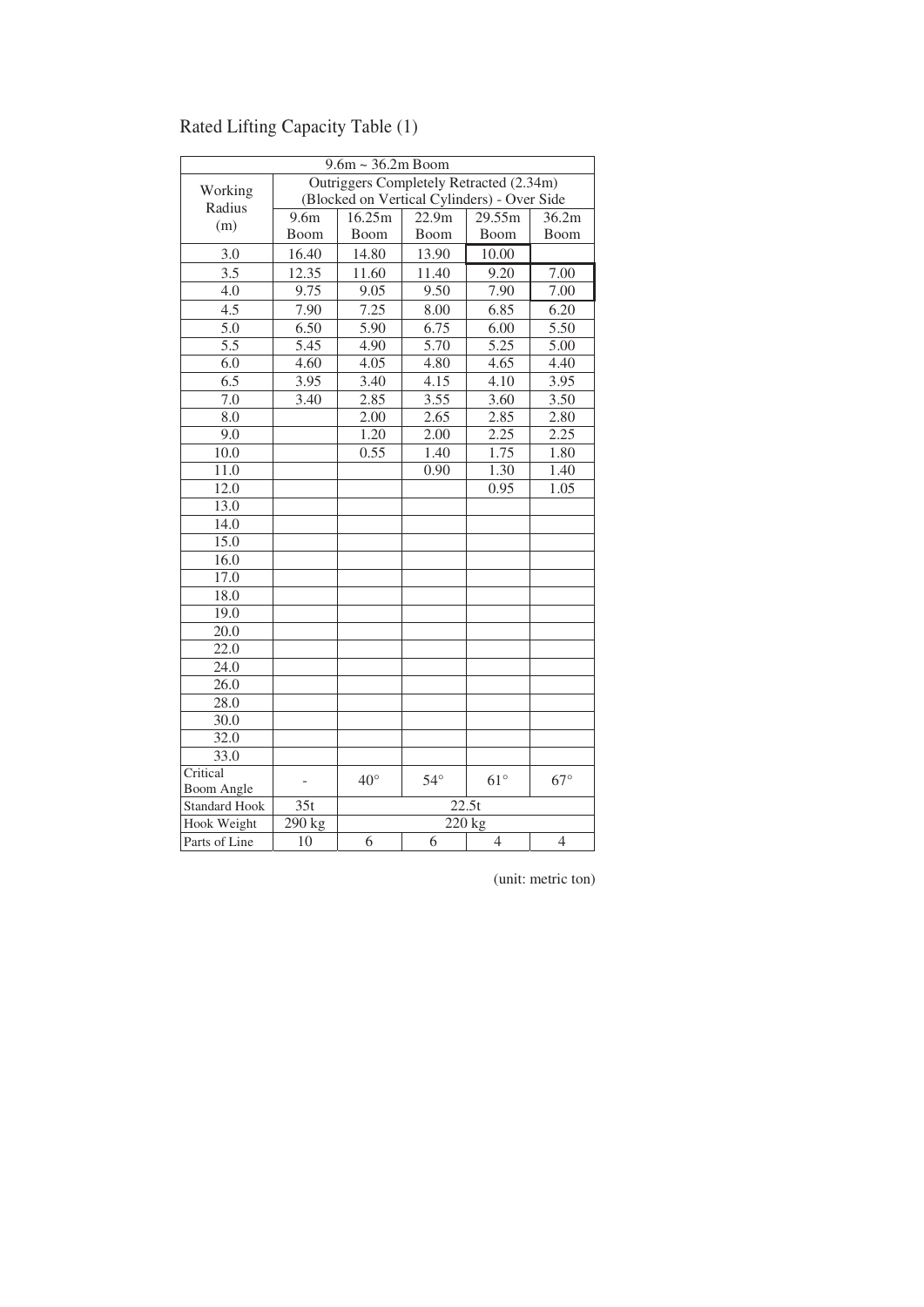| $36.2m$ Boom $+8.0m$ Jib                           |                                              |           |            |            |                     |      |  |  |
|----------------------------------------------------|----------------------------------------------|-----------|------------|------------|---------------------|------|--|--|
| Outriggers Fully Extended (6.8m) - 360° Full Range |                                              |           |            |            |                     |      |  |  |
| <b>Boom</b>                                        |                                              | 5° Offset |            | 25° Offset | $45^{\circ}$ Offset |      |  |  |
| Angle                                              | Working                                      | Load      | Working    | Load       | Working             | Load |  |  |
| $(^\circ)$                                         | Radius (m)                                   | (t)       | Radius (m) | (t)        | Radius (m)          | (t)  |  |  |
| 83.0                                               | 5.2                                          | 3.40      | 7.8        | 2.10       | 9.9                 | 1.60 |  |  |
| 78.0                                               | 9.5                                          | 3.40      | 11.8       | 2.10       | 13.6                | 1.60 |  |  |
| 77.0                                               | 10.3                                         | 3.32      | 12.6       | 2.10       | 14.3                | 1.60 |  |  |
| 75.0                                               | 11.9                                         | 2.96      | 14.0       | 1.98       | 15.8                | 1.50 |  |  |
| 70.0                                               | 15.7                                         | 2.30      | 17.7       | 1.66       | 19.2                | 1.35 |  |  |
| 65.0                                               | 19.2                                         | 1.87      | 21.0       | 1.44       | 22.3                | 1.21 |  |  |
| 60.0                                               | 22.5<br>1.58                                 |           | 24.2       | 1.26       | 25.2                | 1.10 |  |  |
| 56.0                                               | 25.0                                         | 1.40      | 26.6       | 1.14       | 27.4                | 1.03 |  |  |
| 54.0                                               | 26.2                                         | 1.34      | 27.8       | 1.08       | 28.5                | 1.00 |  |  |
| 52.0                                               | 27.3                                         | 1.12      | 28.8       | 1.04       | 29.5                | 0.97 |  |  |
| 50.0                                               | 28.3                                         | 0.92      | 29.8       | 0.85       | 30.4                | 0.82 |  |  |
| 47.0                                               | 29.9                                         | 0.67      | 31.2       | 0.62       | 31.6                | 0.62 |  |  |
| 43.0                                               | 31.8                                         | 0.40      | 32.9       | 0.38       |                     |      |  |  |
| Critical                                           |                                              |           |            |            |                     |      |  |  |
| Boom Angle                                         | $40^{\circ}$<br>$40^{\circ}$<br>$45^{\circ}$ |           |            |            |                     |      |  |  |
| <b>Standard Hook</b>                               |                                              | 4.0t      |            |            |                     |      |  |  |
| Hook Weight                                        |                                              | 60 kg     |            |            |                     |      |  |  |
| Parts of Line                                      |                                              |           | 1          |            |                     |      |  |  |

### Rated Lifting Capacity Table (2)

(unit: metric ton)

|                      | $36.2m$ Boom $+ 8.0m$ Jib                             |                                              |            |            |            |            |  |  |  |
|----------------------|-------------------------------------------------------|----------------------------------------------|------------|------------|------------|------------|--|--|--|
|                      | Outriggers Intermediately Extended (6.2m) - Over Side |                                              |            |            |            |            |  |  |  |
| Boom                 |                                                       | $5^{\circ}$ Offset                           |            | 25° Offset |            | 45° Offset |  |  |  |
| Angle                | Working                                               | Load                                         | Working    | Load       | Working    | Load       |  |  |  |
| $(^\circ)$           | Radius (m)                                            | (t)                                          | Radius (m) | (t)        | Radius (m) | (t)        |  |  |  |
| 83.0                 | 5.2                                                   | 3.40                                         | 7.8        | 2.10       | 9.9        | 1.60       |  |  |  |
| 78.0                 | 9.5                                                   | 3.40                                         | 11.8       | 2.10       | 13.6       | 1.60       |  |  |  |
| 77.0                 | 10.3                                                  | 3.32                                         | 12.6       | 2.10       | 14.3       | 1.60       |  |  |  |
| 75.0                 | 11.9                                                  | 2.96                                         | 14.0       | 1.98       | 15.8       | 1.50       |  |  |  |
| 70.0                 | 15.7                                                  | 2.30                                         | 17.7       | 1.66       | 19.2       | 1.35       |  |  |  |
| 65.0                 | 19.2                                                  | 1.87                                         | 21.0       | 1.44       | 22.3       | 1.21       |  |  |  |
| 60.0                 | 22.5                                                  | 1.58                                         | 24.2       | 1.26       | 25.2       | 1.10       |  |  |  |
| 56.0                 | 25.0                                                  | 1.20                                         | 26.6       | 1.08       | 27.4       | 1.03       |  |  |  |
| 52.0                 | 27.3                                                  | 0.75                                         | 28.8       | 0.70       | 29.3       | 0.70       |  |  |  |
| 50.0                 | 28.3                                                  | 0.58                                         | 29.8       | 0.54       | 30.3       | 0.54       |  |  |  |
| 48.0                 | 29.4                                                  | 0.42                                         | 30.7       | 0.41       | 31.2       | 0.40       |  |  |  |
| Critical             |                                                       |                                              |            |            |            |            |  |  |  |
| Boom Angle           |                                                       | $46^{\circ}$<br>$46^{\circ}$<br>$46^{\circ}$ |            |            |            |            |  |  |  |
| <b>Standard Hook</b> |                                                       |                                              |            | 4.0t       |            |            |  |  |  |
| Hook Weight          |                                                       | $60 \text{ kg}$                              |            |            |            |            |  |  |  |
| Parts of Line        |                                                       |                                              |            |            |            |            |  |  |  |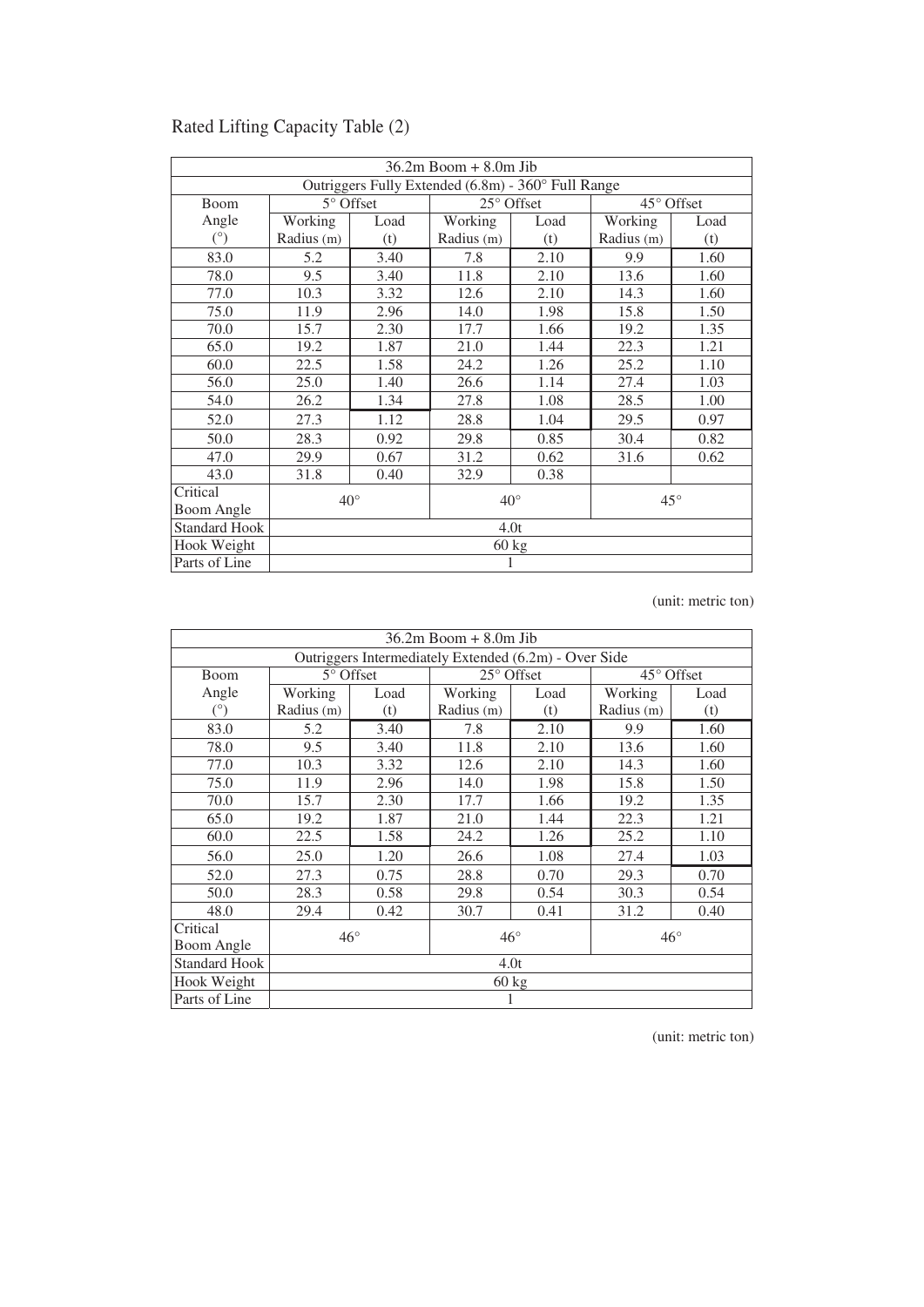| $36.2m$ Boom $+8.0m$ Jib                              |                                          |                    |            |                     |            |                     |  |  |
|-------------------------------------------------------|------------------------------------------|--------------------|------------|---------------------|------------|---------------------|--|--|
| Outriggers Intermediately Extended (5.3m) - Over Side |                                          |                    |            |                     |            |                     |  |  |
| Boom                                                  |                                          | $5^{\circ}$ Offset |            | $25^{\circ}$ Offset |            | $45^{\circ}$ Offset |  |  |
| Angle                                                 | Working                                  | Load               | Working    | Load                | Working    | Load                |  |  |
| $(^\circ)$                                            | Radius (m)                               | (t)                | Radius (m) | (t)                 | Radius (m) | (t)                 |  |  |
| 83.0                                                  | 5.2                                      | 3.40               | 7.8        | 2.10                | 9.9        | 1.60                |  |  |
| 78.0                                                  | 9.5                                      | 3.40               | 11.8       | 2.10                | 13.6       | 1.60                |  |  |
| 77.0                                                  | 10.3                                     | 3.32               | 12.6       | 2.10                | 14.3       | 1.60                |  |  |
| 75.0                                                  | 11.9                                     | 2.96               | 14.0       | 1.98                | 15.8       | 1.50                |  |  |
| 70.0                                                  | 15.7<br>2.30                             |                    | 17.7       | 1.66                | 19.2       | 1.35                |  |  |
| 65.0                                                  | 19.2                                     | 1.87               | 21.0       | 1.44                | 22.3       | 1.21                |  |  |
| 63.0                                                  | 20.4                                     | 1.58               | 22.4       | 1.36                | 23.5       | 1.16                |  |  |
| 60.0                                                  | 22.2                                     | 1.13               | 24.1       | 1.00                | 25.1       | 0.93                |  |  |
| 55.0                                                  | 25.1                                     | 0.57               | 26.9       | 0.48                | 27.7       | 0.45                |  |  |
| Critical                                              |                                          |                    |            |                     |            |                     |  |  |
| Boom Angle                                            | $53^\circ$<br>$53^\circ$<br>$53^{\circ}$ |                    |            |                     |            |                     |  |  |
| <b>Standard Hook</b>                                  | 4.0t                                     |                    |            |                     |            |                     |  |  |
| Hook Weight                                           | $60 \text{ kg}$                          |                    |            |                     |            |                     |  |  |
| Parts of Line                                         |                                          |                    |            |                     |            |                     |  |  |

### Rated Lifting Capacity Table (2)

(unit: metric ton)

| $36.2m$ Boom $+ 8.0m$ Jib                             |                  |                                          |            |                     |            |                     |  |  |
|-------------------------------------------------------|------------------|------------------------------------------|------------|---------------------|------------|---------------------|--|--|
| Outriggers Intermediately Extended (3.9m) - Over Side |                  |                                          |            |                     |            |                     |  |  |
| <b>Boom</b>                                           | $5^\circ$ Offset |                                          |            | $25^{\circ}$ Offset |            | $45^{\circ}$ Offset |  |  |
| Angle                                                 | Working          | Load                                     | Working    | Load                | Working    | Load                |  |  |
| $(^\circ)$                                            | Radius (m)       | (t)                                      | Radius (m) | (t)                 | Radius (m) | (t)                 |  |  |
| 83.0                                                  | 5.2              | 3.40                                     | 7.8        | 2.10                | 9.9        | 1.60                |  |  |
| 78.0                                                  | 9.5              | 3.40                                     | 11.8       | 2.10                | 13.6       | 1.60                |  |  |
| 77.0                                                  | 10.3             | 3.32                                     | 12.6       | 2.10                | 14.3       | 1.60                |  |  |
| 74.0                                                  | 12.7             | 2.80                                     | 14.8       | 1.90                | 16.4       | 1.48                |  |  |
| 71.0                                                  | 14.7             | 2.08                                     | 16.9       | 1.71                | 18.5       | 1.38                |  |  |
| 68.0                                                  | 16.6             | 1.44                                     | 18.8       | 1.19                | 20.3       | 1.06                |  |  |
| Critical                                              |                  |                                          |            |                     |            |                     |  |  |
| Boom Angle                                            |                  | $66^\circ$<br>$66^\circ$<br>$66^{\circ}$ |            |                     |            |                     |  |  |
| <b>Standard Hook</b>                                  | 4.0t             |                                          |            |                     |            |                     |  |  |
| Hook Weight                                           | $60 \text{ kg}$  |                                          |            |                     |            |                     |  |  |
| Parts of Line                                         |                  |                                          |            |                     |            |                     |  |  |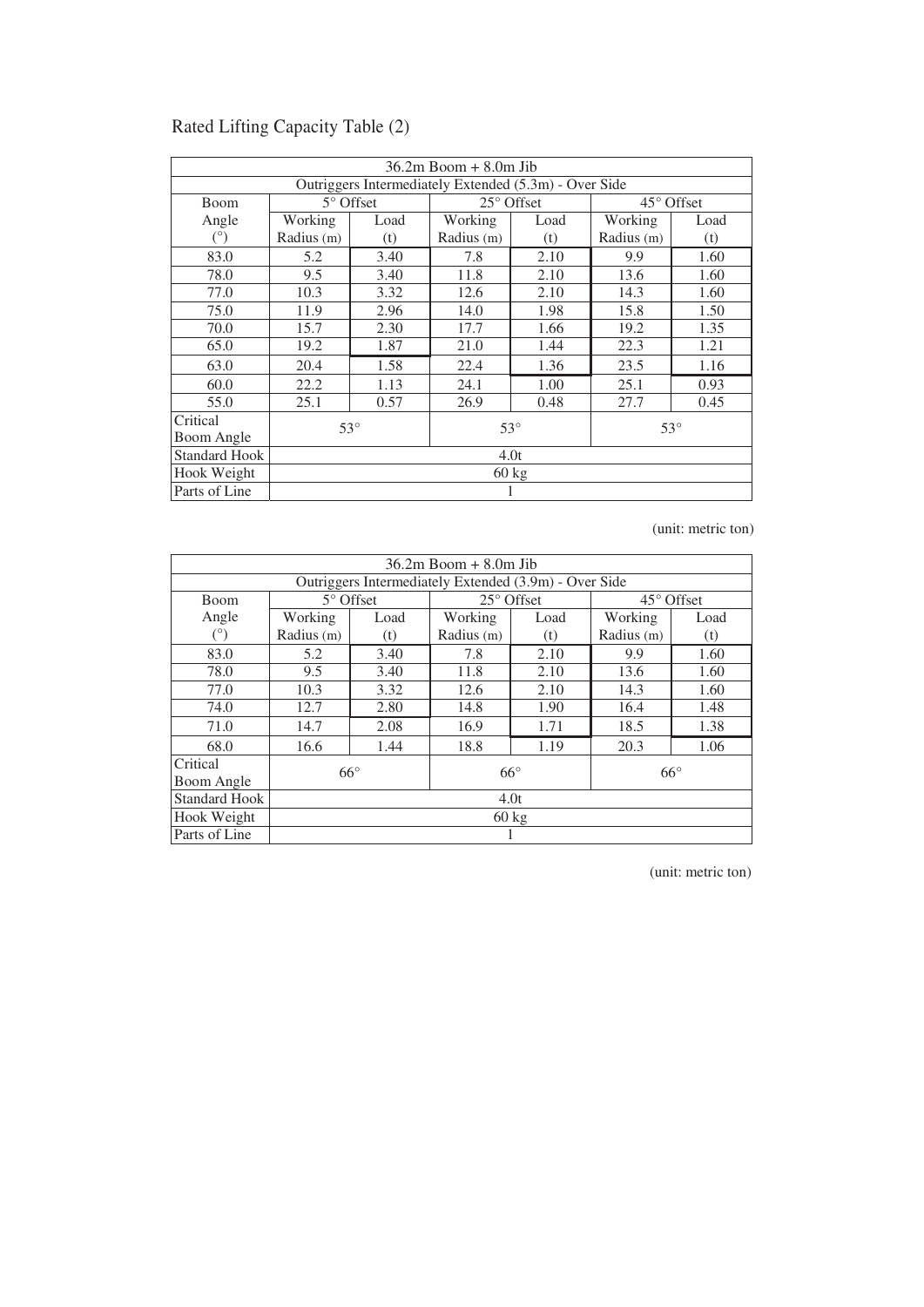| 36.2m Boom + 13.2m Jib                             |                    |                                          |            |                     |                     |      |  |  |
|----------------------------------------------------|--------------------|------------------------------------------|------------|---------------------|---------------------|------|--|--|
| Outriggers Fully Extended (6.8m) - 360° Full Range |                    |                                          |            |                     |                     |      |  |  |
| Boom                                               | $5^{\circ}$ Offset |                                          |            | $25^{\circ}$ Offset | $45^{\circ}$ Offset |      |  |  |
| Angle                                              | Working            | Load                                     | Working    | Load                | Working             | Load |  |  |
| $(^\circ)$                                         | Radius (m)         | (t)                                      | Radius (m) | (t)                 | Radius (m)          | (t)  |  |  |
| 83.0                                               | 6.5                | 2.20                                     | 10.8       | 1.25                | 14.2                | 0.90 |  |  |
| 78.0                                               | 11.3               | 2.20                                     | 15.4       | 1.25                | 18.1                | 0.90 |  |  |
| 77.0                                               | 12.3               | 2.20                                     | 16.2       | 1.24                | 18.9                | 0.86 |  |  |
| 75.0                                               | 14.0               | 1.99                                     | 17.8       | 1.17                | 20.3                | 0.82 |  |  |
| 70.0                                               | 18.2               | 1.55                                     | 21.6       | 1.02                | 23.9                | 0.76 |  |  |
| 65.0                                               | 22.1               | 1.25                                     | 25.3       | 0.89                | 27.2                | 0.70 |  |  |
| 60.0                                               | 25.8               | 1.04                                     | 28.8       | 0.78                | 30.2                | 0.66 |  |  |
| 55.0                                               | 29.3               | 0.89                                     | 32.0       | 0.69                | 33.1                | 0.61 |  |  |
| 52.0                                               | 31.3               | 0.82                                     | 33.7       | 0.65                | 34.6                | 0.59 |  |  |
| 50.0                                               | 32.4               | 0.72                                     | 34.9       | 0.62                | 35.6                | 0.57 |  |  |
| 47.0                                               | 34.1               | 0.51                                     | 36.3       | 0.45                | 36.9                | 0.45 |  |  |
| 45.0                                               | 35.2               | 0.39                                     | 37.2       | 0.35                |                     |      |  |  |
| Critical                                           |                    |                                          |            |                     |                     |      |  |  |
| Boom Angle                                         |                    | $43^\circ$<br>$43^\circ$<br>$45^{\circ}$ |            |                     |                     |      |  |  |
| <b>Standard Hook</b>                               | 4.0t               |                                          |            |                     |                     |      |  |  |
| Hook Weight                                        | $60 \text{ kg}$    |                                          |            |                     |                     |      |  |  |
| Parts of Line                                      |                    |                                          |            |                     |                     |      |  |  |

### Rated Lifting Capacity Table (3)

(unit: metric ton)

| $36.2m$ Boom + 13.2m Jib                              |                                              |                 |            |            |                     |      |  |  |
|-------------------------------------------------------|----------------------------------------------|-----------------|------------|------------|---------------------|------|--|--|
| Outriggers Intermediately Extended (6.2m) - Over Side |                                              |                 |            |            |                     |      |  |  |
| <b>Boom</b>                                           | 5° Offset                                    |                 |            | 25° Offset | $45^{\circ}$ Offset |      |  |  |
| Angle                                                 | Working                                      | Load            | Working    | Load       | Working             | Load |  |  |
| $(^\circ)$                                            | Radius (m)                                   | (t)             | Radius (m) | (t)        | Radius (m)          | (t)  |  |  |
| 83.0                                                  | 6.5                                          | 2.20            | 10.8       | 1.25       | 14.2                | 0.90 |  |  |
| 78.0                                                  | 11.3                                         | 2.20            | 15.4       | 1.25       | 18.1                | 0.90 |  |  |
| 77.0                                                  | 12.3                                         | 2.20            | 16.2       | 1.24       | 18.9                | 0.86 |  |  |
| 75.0                                                  | 14.0                                         | 1.99            | 17.8       | 1.17       | 20.3                | 0.82 |  |  |
| 70.0                                                  | 18.2                                         | 1.55            | 21.6       | 1.02       | 23.9                | 0.76 |  |  |
| 65.0                                                  | 22.1                                         | 1.25            | 25.3       | 0.89       | 27.2                | 0.70 |  |  |
| 60.0                                                  | 25.8                                         | 1.04            | 28.8       | 0.78       | 30.2                | 0.66 |  |  |
| 55.0                                                  | 29.3                                         | 0.81            | 31.9       | 0.69       | 33.1                | 0.61 |  |  |
| 52.0                                                  | 31.3                                         | 0.57            | 33.5       | 0.54       | 34.6                | 0.52 |  |  |
| 50.0                                                  | 32.4                                         | 0.43            | 34.6       | 0.40       | 35.6                | 0.39 |  |  |
| Critical                                              |                                              |                 |            |            |                     |      |  |  |
| Boom Angle                                            | $48^{\circ}$<br>$48^{\circ}$<br>$48^{\circ}$ |                 |            |            |                     |      |  |  |
| <b>Standard Hook</b>                                  |                                              | 4.0t            |            |            |                     |      |  |  |
| Hook Weight                                           |                                              | $60 \text{ kg}$ |            |            |                     |      |  |  |
| Parts of Line                                         |                                              |                 |            |            |                     |      |  |  |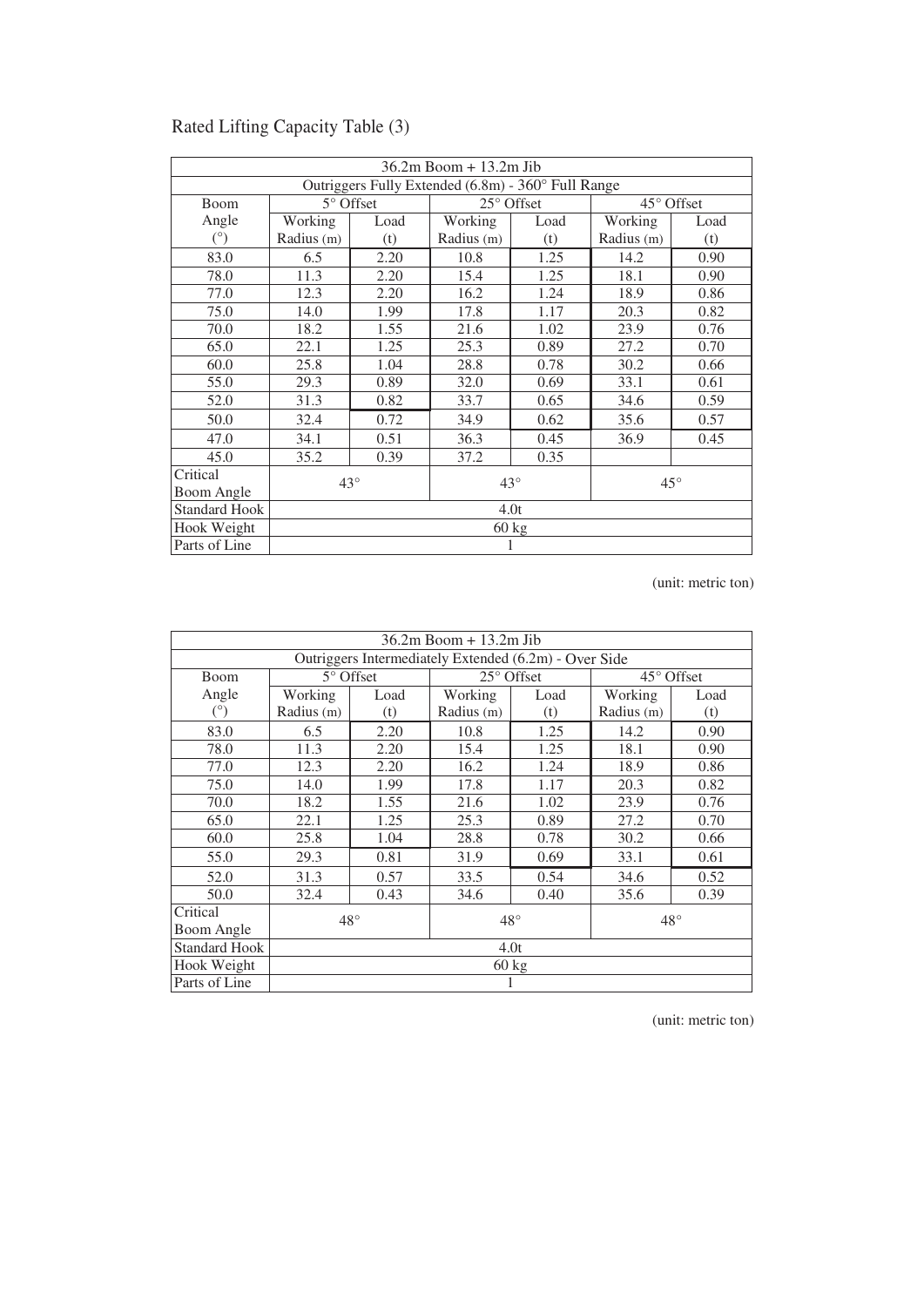| $36.2m$ Boom + $13.2m$ Jib                            |                 |                    |              |      |              |      |
|-------------------------------------------------------|-----------------|--------------------|--------------|------|--------------|------|
| Outriggers Intermediately Extended (5.3m) - Over Side |                 |                    |              |      |              |      |
| <b>Boom</b>                                           |                 | $5^{\circ}$ Offset | 25° Offset   |      | 45° Offset   |      |
| Angle                                                 | Working         | Load               | Working      | Load | Working      | Load |
| $(^\circ)$                                            | Radius (m)      | (t)                | Radius (m)   | (t)  | Radius (m)   | (t)  |
| 83.0                                                  | 6.5             | 2.20               | 10.8         | 1.25 | 14.2         | 0.90 |
| 78.0                                                  | 11.3            | 2.20               | 15.4         | 1.25 | 18.1         | 0.90 |
| 77.0                                                  | 12.3            | 2.20               | 16.2         | 1.24 | 18.9         | 0.86 |
| 75.0                                                  | 14.0            | 1.99               | 17.8         | 1.17 | 20.3         | 0.82 |
| 70.0                                                  | 18.2            | 1.55               | 21.6         | 1.02 | 23.9         | 0.76 |
| 65.0                                                  | 22.1            | 1.25               | 25.3         | 0.89 | 27.2         | 0.70 |
| 63.0                                                  | 23.7            | 1.15               | 26.7         | 0.84 | 28.4         | 0.69 |
| 61.0                                                  | 25.0            | 1.00               | 28.1         | 0.80 | 29.7         | 0.67 |
| 56.0                                                  | 28.2            | 0.48               | 31.0         | 0.40 | 32.4         | 0.37 |
| Critical                                              | $54^\circ$      |                    | $54^{\circ}$ |      | $54^{\circ}$ |      |
| Boom Angle                                            |                 |                    |              |      |              |      |
| <b>Standard Hook</b>                                  | 4.0t            |                    |              |      |              |      |
| Hook Weight                                           | $60 \text{ kg}$ |                    |              |      |              |      |
| Parts of Line                                         |                 |                    |              |      |              |      |

### Rated Lifting Capacity Table (3)

(unit: metric ton)

| $36.2m$ Boom + 13.2m Jib                              |                  |      |                     |      |                     |      |
|-------------------------------------------------------|------------------|------|---------------------|------|---------------------|------|
| Outriggers Intermediately Extended (3.9m) - Over Side |                  |      |                     |      |                     |      |
| <b>Boom</b>                                           | $5^\circ$ Offset |      | $25^{\circ}$ Offset |      | $45^{\circ}$ Offset |      |
| Angle                                                 | Working          | Load | Working             | Load | Working             | Load |
| $(^\circ)$                                            | Radius (m)       | (t)  | Radius (m)          | (t)  | Radius (m)          | (t)  |
| 83.0                                                  | 6.5              | 2.20 | 10.8                | 1.25 | 14.2                | 0.90 |
| 78.0                                                  | 11.3             | 2.20 | 15.4                | 1.25 | 18.1                | 0.90 |
| 77.0                                                  | 12.3             | 2.20 | 16.2                | 1.24 | 18.9                | 0.86 |
| 75.0                                                  | 14.0             | 1.99 | 17.8                | 1.17 | 20.3                | 0.82 |
| 72.0                                                  | 16.5             | 1.71 | 20.1                | 1.07 | 22.5                | 0.78 |
| 70.0                                                  | 18.0             | 1.46 | 21.6                | 1.02 | 23.9                | 0.76 |
| 68.0                                                  | 19.5             | 1.08 | 23.0                | 0.85 | 25.2                | 0.70 |
| Critical                                              | $66^\circ$       |      | $66^{\circ}$        |      | $66^{\circ}$        |      |
| Boom Angle                                            |                  |      |                     |      |                     |      |
| <b>Standard Hook</b>                                  | 4.0t             |      |                     |      |                     |      |
| Hook Weight                                           | $60 \text{ kg}$  |      |                     |      |                     |      |
| Parts of Line                                         |                  |      |                     |      |                     |      |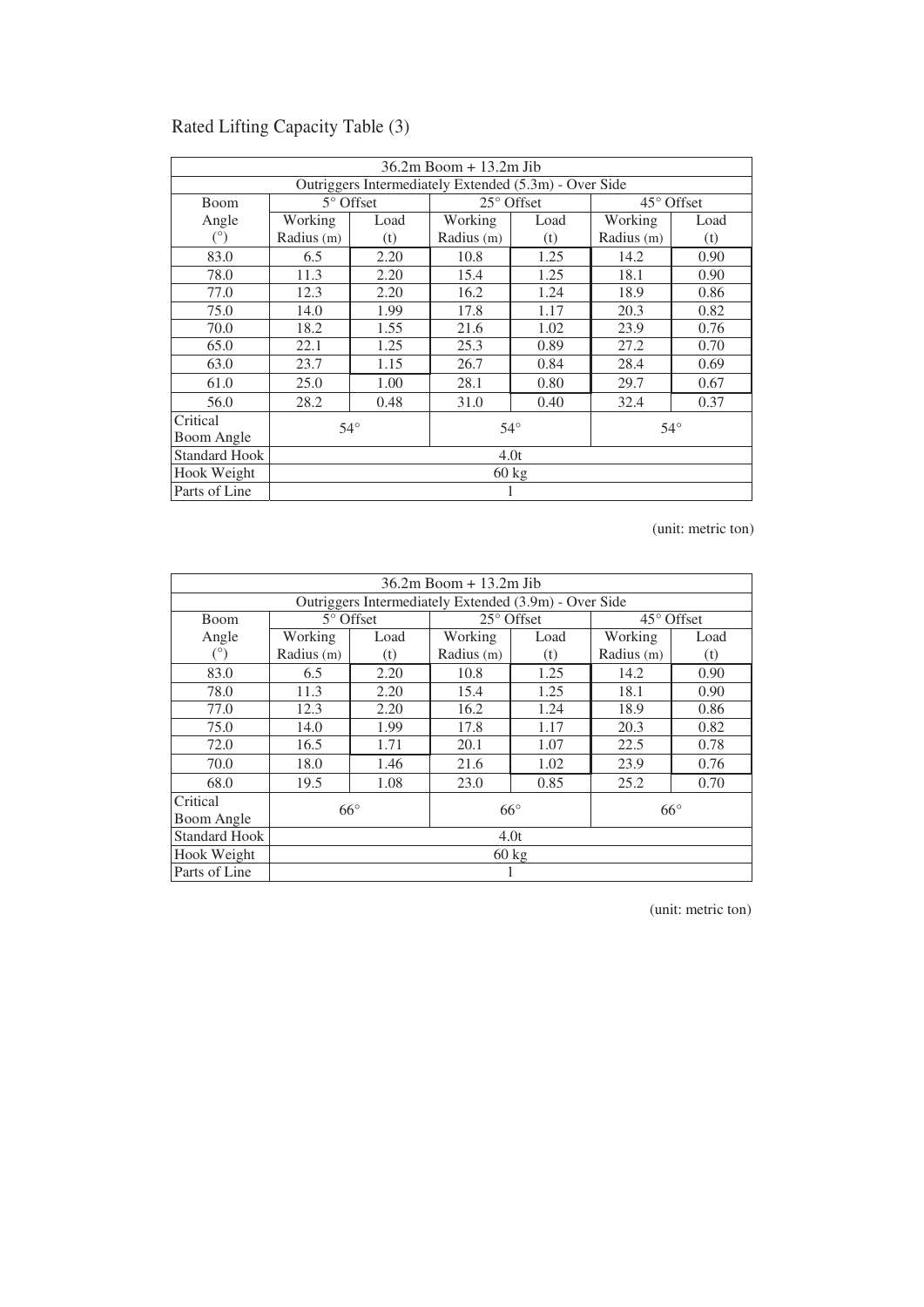|                      | <b>Excell</b>        |                   |             |              |              |                   |
|----------------------|----------------------|-------------------|-------------|--------------|--------------|-------------------|
| Working<br>Radius    | Stationary on Rubber |                   |             |              |              |                   |
| (m)                  | 9.6m Boom            |                   | 16.25m Boom |              | 22.9m Boom   |                   |
|                      | Over                 | $360^\circ$       | Over        | $360^\circ$  | Over         | $360^\circ$       |
|                      | Front                | <b>Full Range</b> | Front       | Full Range   | Front        | <b>Full Range</b> |
| 3.0                  | 16.00                | 8.80              | 13.00       | 8.00         |              |                   |
| 3.5                  | 16.00                | 8.80              | 13.00       | 8.00         |              |                   |
| $\overline{4.0}$     | 14.40                | 7.50              | 13.00       | 6.75         |              |                   |
| 4.5                  | 13.05                | 6.25              | 11.80       | 5.65         | 8.50         | 5.35              |
| 5.0                  | 11.85                | 5.15              | 10.80       | 4.60         | 8.50         | 5.35              |
| 5.5                  | 10.80                | 4.30              | 9.90        | 3.70         | 8.50         | 4.50              |
| 6.0                  | 10.00                | 3.60              | 9.10        | 3.05         | 8.50         | 3.80              |
| 6.5                  | 8.70                 | 3.00              | 8.40        | 2.50         | 8.50         | 3.25              |
| 7.0                  | 7.50                 | 2.50              | 7.30        | 2.00         | 7.80         | 2.75              |
| 8.0                  |                      |                   | 5.60        | 1.20         | 6.25         | 2.00              |
| 9.0                  |                      |                   | 4.40        | 0.60         | 5.05         | 1.40              |
| 10.0                 |                      |                   | 3.50        |              | 4.15         | 0.90              |
| 11.0                 |                      |                   | 2.75        |              | 3.40         |                   |
| 12.0                 |                      |                   | 2.10        |              | 2.80         |                   |
| 13.0                 |                      |                   | 1.60        |              | 2.30         |                   |
| 14.0                 |                      |                   |             |              | 1.90         |                   |
| 15.0                 |                      |                   |             |              | 1.50         |                   |
| 16.0                 |                      |                   |             |              | 1.20         |                   |
| 17.0                 |                      |                   |             |              | 0.90         |                   |
| 18.0                 |                      |                   |             |              | 0.65         |                   |
| Critical             |                      | $\overline{a}$    | ÷           | $47^{\circ}$ | $25^{\circ}$ | $58^\circ$        |
| <b>Boom Angle</b>    |                      |                   |             |              |              |                   |
| <b>Standard Hook</b> |                      | $\overline{35}t$  | 22.5t       |              |              |                   |
| Hook Weight          |                      | 290 kg            |             | 220 kg       |              |                   |
| Parts of Line        | 10                   | 10                | 6           | 6            | 6            | 6                 |

### Rated Lifting Capacity Table (4)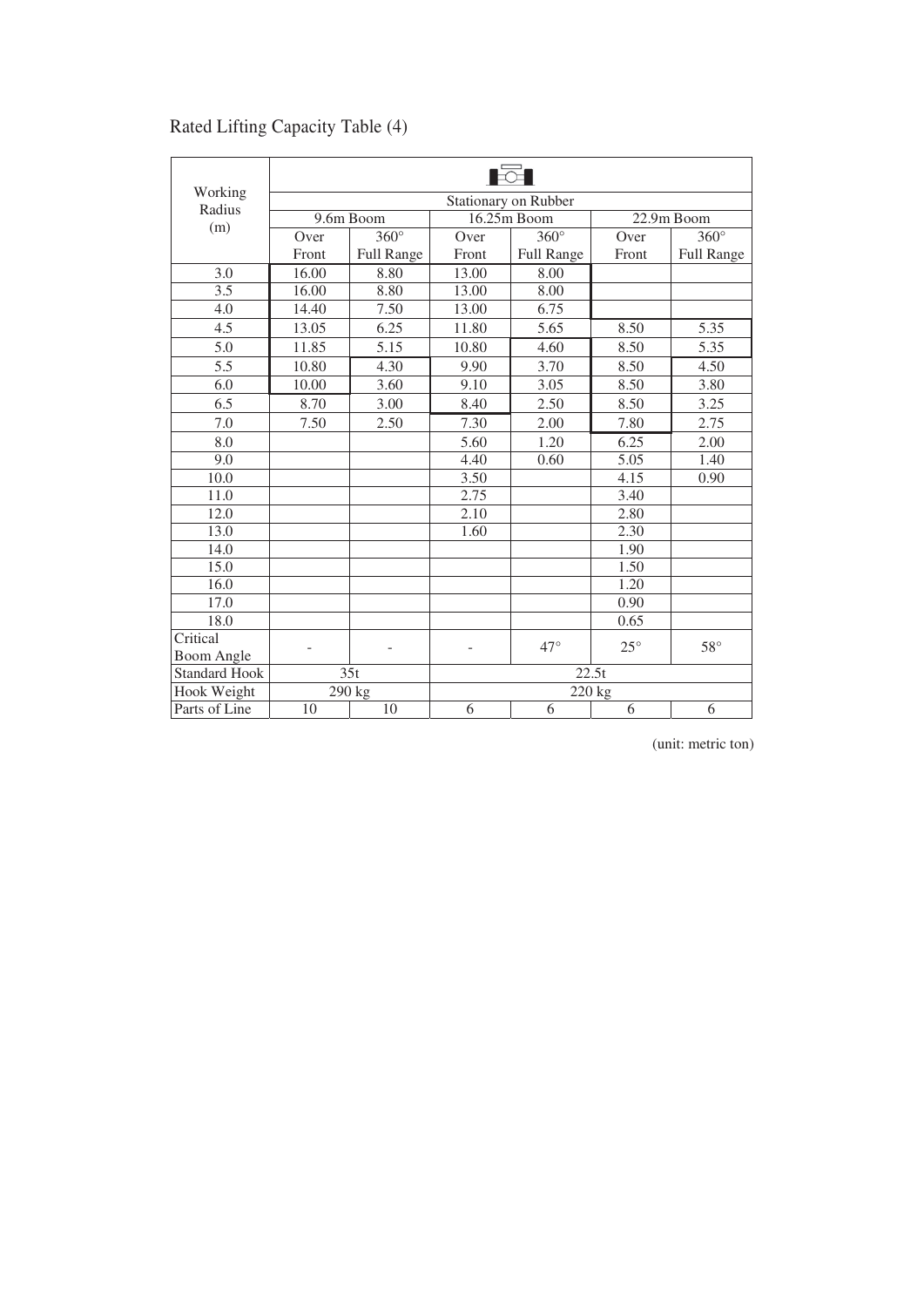|                      | <b>OO</b>                                      |                     |             |                     |            |                   |
|----------------------|------------------------------------------------|---------------------|-------------|---------------------|------------|-------------------|
| Working<br>Radius    | Pick & Carry (Travelling Speed Maximum 2 km/h) |                     |             |                     |            |                   |
| (m)                  |                                                | 9.6m Boom           | 16.25m Boom |                     | 22.9m Boom |                   |
|                      | Over                                           | $360^\circ$         | Over        | $360^\circ$         | Over       | $360^\circ$       |
|                      | Front                                          | <b>Full Range</b>   | Front       | <b>Full Range</b>   | Front      | Full Range        |
| 3.0                  | 12.00                                          | 6.60                | 10.00       | 6.00                |            |                   |
| 3.5                  | 12.00                                          | 6.60                | 10.00       | 6.00                |            |                   |
| 4.0                  | 10.80                                          | 5.55                | 10.00       | 5.05                |            |                   |
| 4.5                  | 9.75                                           | 4.70                | 9.15        | 4.20                | 7.50       | 4.00              |
| 5.0                  | 8.90                                           | 4.00                | 8.35        | 3.45                | 7.50       | 4.00              |
| 5.5                  | 8.15                                           | 3.35                | 7.60        | 2.80                | 7.50       | 3.40              |
| 6.0                  | 7.30                                           | 2.80                | 6.95        | 2.30                | 6.90       | 2.85              |
| 6.5                  | 6.60                                           | 2.35                | 6.10        | 1.85                | 6.35       | $\overline{2.40}$ |
| 7.0                  | 5.90                                           | 1.90                | 5.35        | 1.45                | 5.85       | 2.05              |
| 8.0                  |                                                |                     | 4.10        | 0.80                | 4.65       | 1.40              |
| 9.0                  |                                                |                     | 3.20        |                     | 3.75       | 0.90              |
| 10.0                 |                                                |                     | 2.55        |                     | 3.05       |                   |
| 11.0                 |                                                |                     | 2.00        |                     | 2.50       |                   |
| 12.0                 |                                                |                     | 1.50        |                     | 2.05       |                   |
| 13.0                 |                                                |                     | 1.10        |                     | 1.65       |                   |
| 14.0                 |                                                |                     |             |                     | 1.35       |                   |
| 15.0                 |                                                |                     |             |                     | 1.10       |                   |
| 16.0                 |                                                |                     |             |                     | 0.85       |                   |
| 17.0                 |                                                |                     |             |                     | 0.60       |                   |
| Critical             |                                                |                     |             | $50^\circ$          | $35^\circ$ | $60^\circ$        |
| <b>Boom Angle</b>    |                                                |                     |             |                     |            |                   |
| <b>Standard Hook</b> | 35t                                            |                     | 22.5t       |                     |            |                   |
| Hook Weight          |                                                | $\overline{2}90$ kg |             | $\overline{2}20$ kg |            |                   |
| Parts of Line        | 10                                             | 10                  | 6           | 6                   | 6          | 6                 |

### Rated Lifting Capacity Table (4)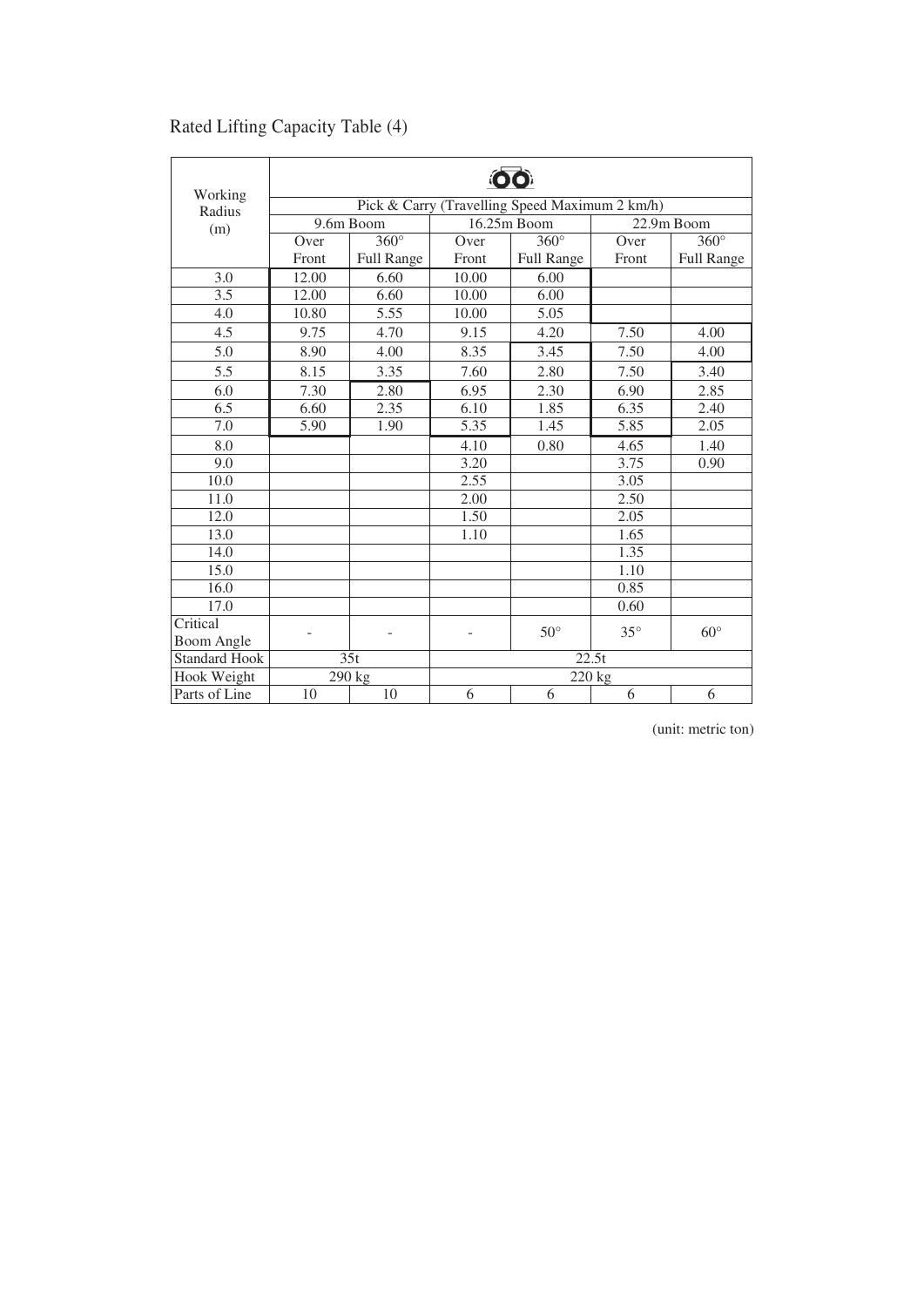#### Notes for the Rated Lifting Capacity Chart

Rated Lifting Capacity Chart (1) (2) When Using Outriggers

- 1. The rated lifting capacities are the maximum load guaranteed on firm level ground with the crane set horizontal and includes the weight of the hook block and other lifting equipment. The capacities enclosed in bold lines are based on the structural strength of the machine and the other values are based on the stability of the machine.
- 2. The operating radii as given in the table are the actual values including the deflection of the boom. Therefore operate the crane based on the operating radius.
- 3. The operating radii shown for jib operations are based on the values obtained when the jib is attached to the 36.2m boom (full extension). When the boom is not fully extended (28.0m) the jib operations should be performed on the basis of boom angle and not on the operating radius.
- 4. Do not perform jib operations with the outriggers in the minimum extended state.
- 5. The lifting capacity for the respective operating ranges will differ according to the outrigger extension. In general, operate the crane with the outriggers fully extended for safe operation. If you cannot extend the outriggers fully due to obstacles that cannot be removed, obtain approval from the site manager then check the crane capacity for the respective operating ranges on the rated lifting capacity charts provided.



| Outrigger         | Intermediately | Intermediately | Intermediately                                                         | Fully     |
|-------------------|----------------|----------------|------------------------------------------------------------------------|-----------|
|                   |                |                | Extension Status   Extended (6.2m)   Extended (5.3m)   Extended (3.9m) | Retracted |
| Range $a^{\circ}$ |                |                |                                                                        |           |

6. When the boom length is 9.6m the rated lifting capacities for the rooster sheave are equivalent to the rated lifting capacity for the boom minus the weight (290 kg) of the 35 ton hook and have a limit of 4,000 kg. When the boom length is above 9.6m and up to 36.2m, the rated lifting capacities for the rooster sheave are equivalent to the rated lifting capacity for the boom minus the weight (220 kg) of the 22.5 ton hook and have a limit of 4,000 kg.

[Rooster sheave hook: 4 ton hook (weight 60 kg), 1 line].

- 7. When the boom length exceeds specified length operate according to the smaller rated lifting capacity out of the specified length or the boom length one level up.
- 8. When using the boom with the jib installed the rated lifting capacities are equivalent to the rated lifting capacity of the boom when the outrigger extension within 6.8m, 6.2m or 5.3m minus the weight of 2.2 ton and minus the weight of 3.0 ton when the outrigger extension is 3.9m.

 When the jib is installed do not operate the rooster sheave and when the outriggers are in the minimum extended state and the jib is installed, do not operate the boom.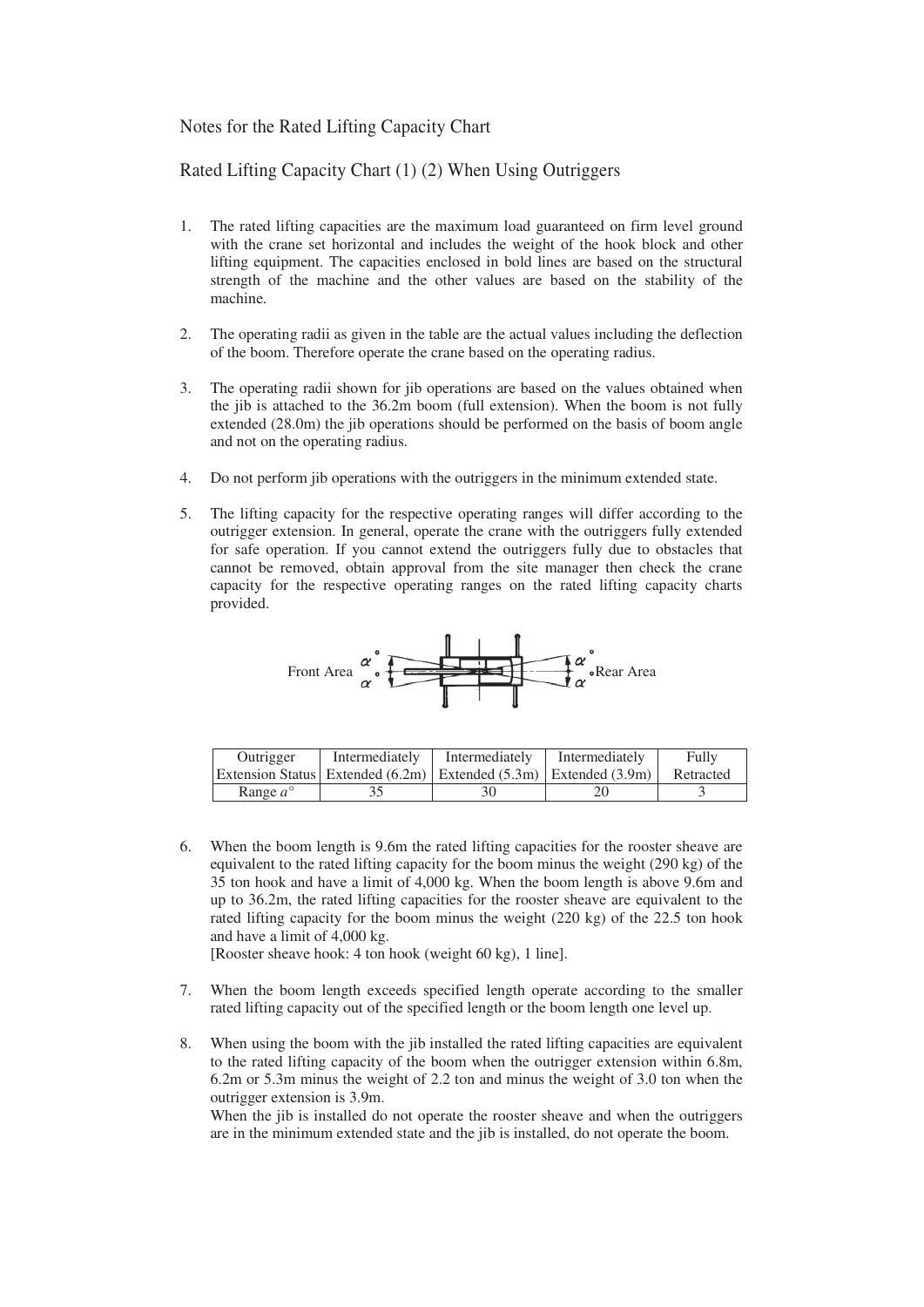#### Notes for the Rated Lifting Capacity Chart

#### Rated Lifting Capacity Chart (1) (2) When Using Outriggers

- 9. The critical boom angles for each operation status are shown on the rated lifting capacity charts. If the boom angle is lowered to less than the critical boom angle the crane will tip over even without a load.
- 10. The standard number of parts of line relating to each boom length is shown in the rated lifting capacity charts. When the standard number of parts of line is not used, each wire rope is limited to 37.3kN (3.8tf).
- 11. When using the jib if the jib offset angle exceeds the specified angle operations should be based on the rated lifting capacity for the jib offset angle that is one larger than the specified angle.
- 12. In general, free fall is used to lower the hook only. If it is necessary to lower a load by free fall, its weight should be less than 20% of the rated lifting capacity and sudden braking should not be allowed.
- 13. The rated lifting capacity chart when the outriggers are in the minimum extended state applies to only the crane with the H type outrigger.
- 14. The rated lifting capacities do not include wind interference. Stop the operation when a peak of wind speed is 10m/sec above.
- 15. The crane will tip over or be damaged if operated with a load exceeding that specified in the rated lifting capacity chart or not conforming to correct handling. Insurance will not cover any damage that occurs in these situations.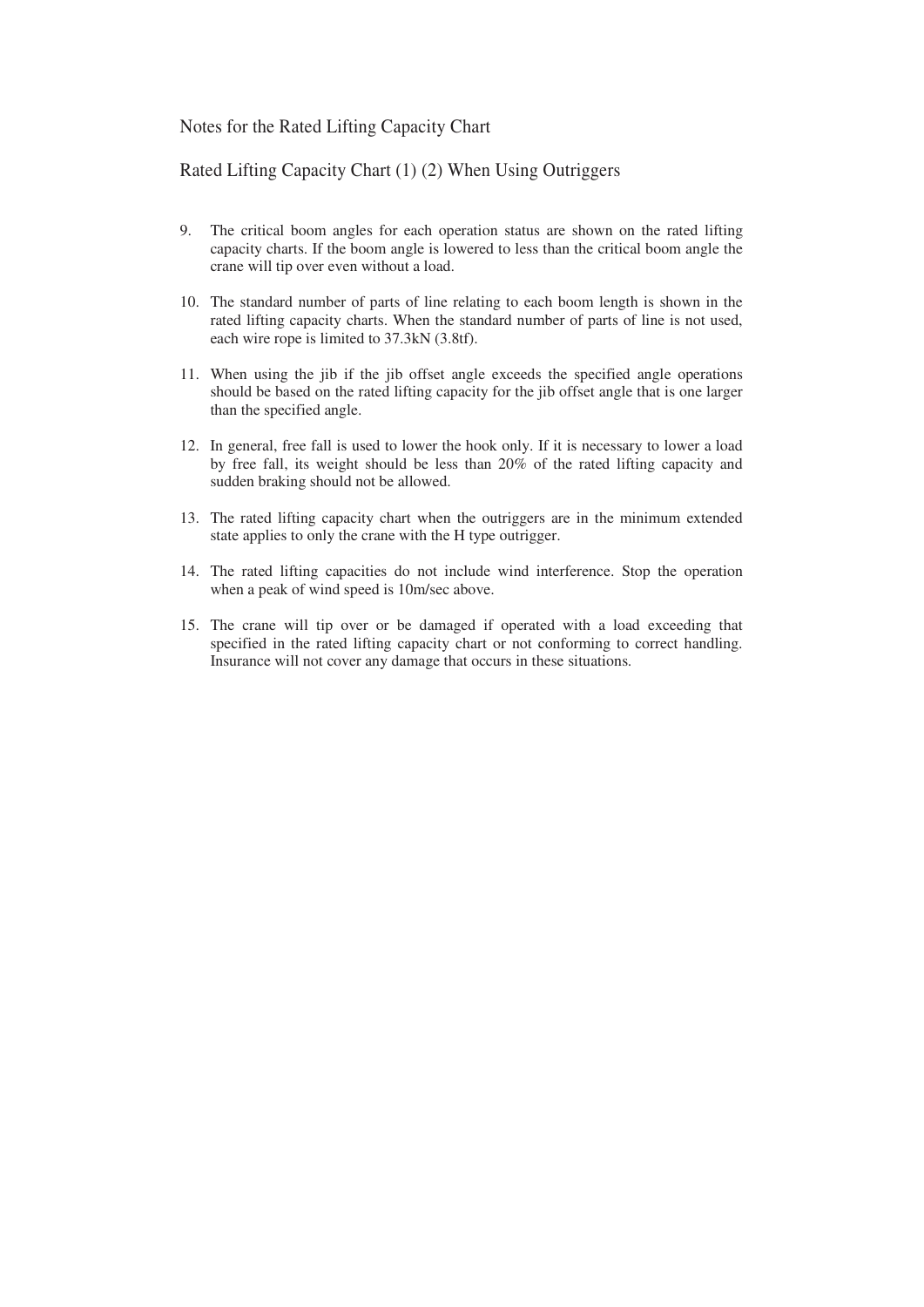#### Notes for the Rated Lifting Capacity Chart

Rated Lifting Capacity Chart (3) When Not Using Outriggers

- 1. The rated lifting capacities are the maximum loads guaranteed on firm level ground with the tyres at the specified pressure and the suspension lock cylinders fully retracted. They include the weight of the hook and the lifting equipment. The capacities enclosed in bold lines are based on the structural strength of the machine and the other values are based on the stability of the machine. [Tyre air pressure:  $900kPa (9.0 kgf/cm<sup>2</sup>)$ ]
- 2. Rated lifting capacities in the front area differ from those for the full working area. Great care should be taken when transferring from over front to over side as there is a danger of overloading.



|                   | Crane Operation   Stationary Lifting   Mobiling |  |
|-------------------|-------------------------------------------------|--|
| Range $a^{\circ}$ |                                                 |  |

- 3. Do not carry out any boom operations, jib operations and free fall operation with the boom length exceeding 22.9m.
- 4. Apply the parking brake and brake lock when performing stationary lifting.
- 5. For mobiling place the shift lever in 1st and turn the ultra-low speed switch ON.
- 6. It is very dangerous for the load to swing while mobiling. Therefore hold the load just off the ground so that it can be lowered onto the ground immediately if you sense any danger and travel at less than 2 km/h. Avoid abrupt acceleration, cornering and braking.
- 7. Never perform crane operations while mobiling. Also apply the slewing brake.
- 8. As well as the above items, perform operations according to caution items 2, 6, 7, 9, 10, 14, 15 for when using outriggers.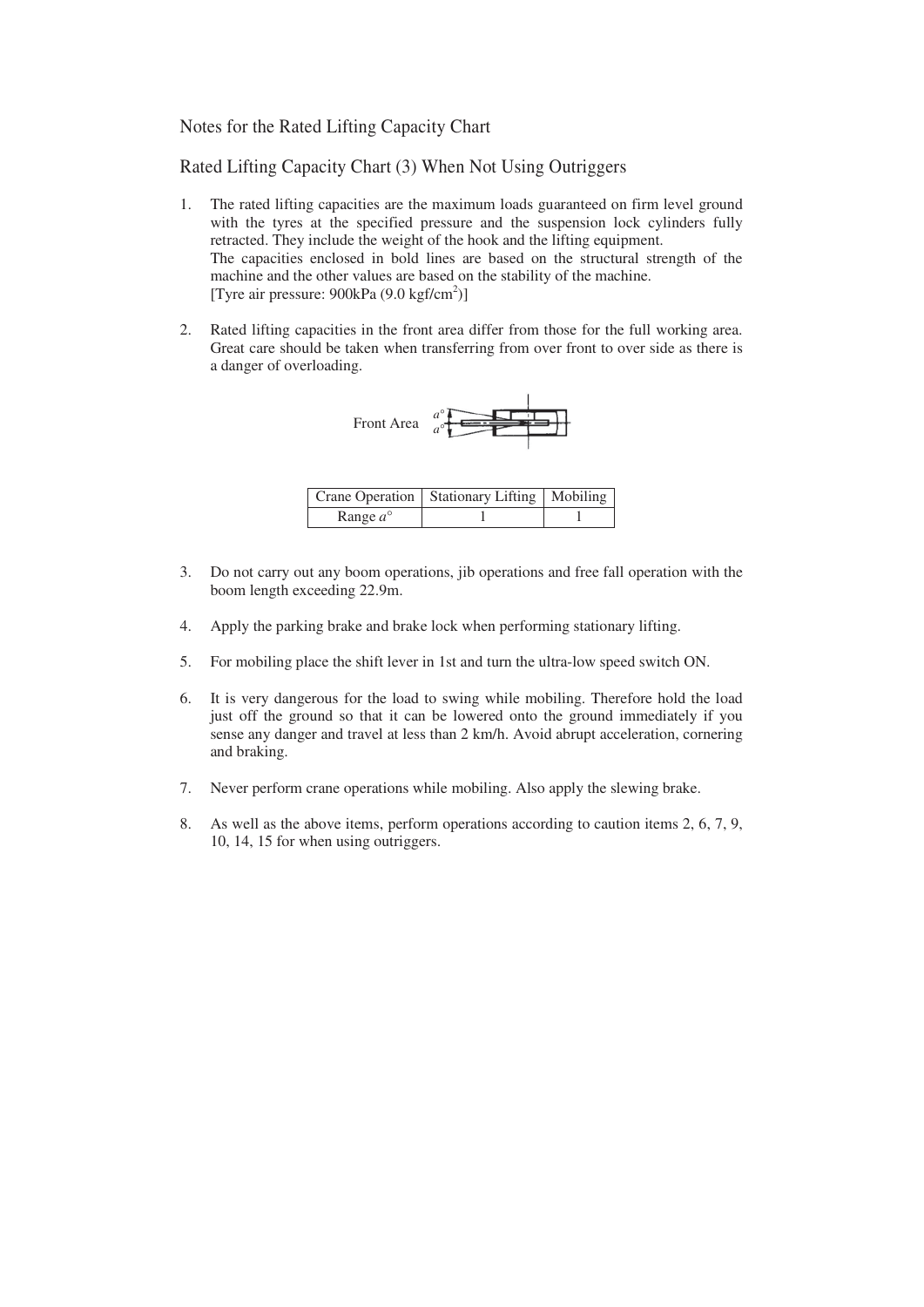#### Working Range Diagram



#### Caution

- 1. The diagram above does not allow for boom and jib deflections.
- 2. The chart above is based on operation with all outriggers at full extension.